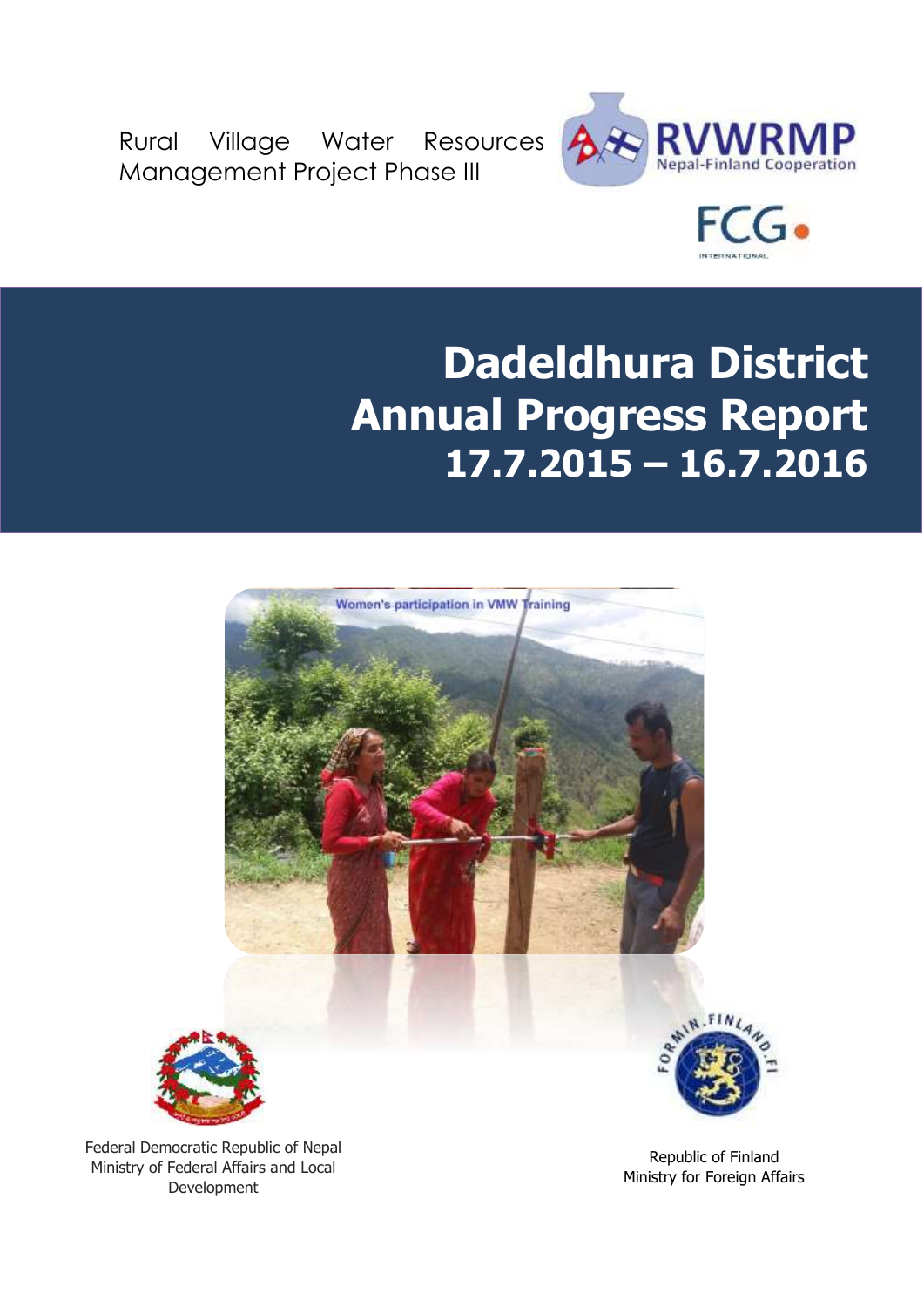# <span id="page-1-0"></span>**LIST OF ABBREVIATIONS**

| <b>AWP</b>     | Annual Work Plan                                                      |
|----------------|-----------------------------------------------------------------------|
| <b>BCRWME</b>  | Building Climate Resilience of Watersheds in Mountain Eco-Regions     |
| CAP            | Community Action Plan                                                 |
| CB             | Capacity Building                                                     |
| Cl             | Conventional Irrigation                                               |
| CO             | Community Organization                                                |
| <b>CSIDB</b>   | Cottage and Small Industry Development Board                          |
| <b>DADO</b>    | District Agriculture Development Office                               |
| <b>DDC</b>     | <b>District Development Committee</b>                                 |
| <b>DFO</b>     | <b>District Forest Office</b>                                         |
| <b>DIDC</b>    | <b>District Information Development Centre</b>                        |
| <b>DLSO</b>    | <b>District Livestock Services Office</b>                             |
| <b>DMC</b>     | <b>District Management Committee</b>                                  |
| <b>DOLIDAR</b> | Department of Local Infrastructure Development and Agricultural Roads |
| <b>DTO</b>     | <b>District Technical Office</b>                                      |
| D-WASH-CC      | <b>District WASH Coordination Committee</b>                           |
| <b>DWRDF</b>   |                                                                       |
|                | District Water Resource Development Fund                              |
| <b>DWS</b>     | Drinking Water Supply/Scheme                                          |
| <b>DWSS</b>    | Department of Water Supply and Sewerage                               |
| <b>DRR</b>     | <b>Disaster Risk Reduction</b>                                        |
| <b>EUR</b>     | Euro                                                                  |
| <b>FCG</b>     | <b>FCG International Ltd</b>                                          |
| <b>FY</b>      | <b>Fiscal Year</b>                                                    |
| <b>FYM</b>     | Farm Yard Management                                                  |
| <b>GESI</b>    | Gender Equality and Social Inclusion                                  |
| <b>GOF</b>     | Government of Finland                                                 |
| <b>GON</b>     | Government of Nepal                                                   |
| HG             | Home Garden                                                           |
| <b>HGM</b>     | Home Garden Management                                                |
| HH             | Household                                                             |
| <b>HRBA</b>    | Human Rights Based Approach                                           |
| <b>HSE</b>     | <b>Health Sanitation Education</b>                                    |
| <b>HRM</b>     | Human Resources Management                                            |
| ICS            | <b>Improved Cooking Stove</b>                                         |
| <b>CGD</b>     | Child Gender Disable                                                  |
| <b>IPC</b>     | Implementation Phase Completed                                        |
| <b>IPO</b>     | Implementation Phase On-going                                         |
| KWH            | Kilowatt                                                              |
| LF             | Leader Farmer                                                         |
| LH             | Livelihoods                                                           |
| <b>LLB</b>     | Local Latrine Builder                                                 |
| <b>LSGA</b>    | Local Self Governance Act                                             |
| <b>MDG</b>     | Millennium Development Goal                                           |
| <b>MFA</b>     | Ministry for Foreign Affairs (of Finland)                             |
| MH             | Micro hydro                                                           |
| <b>MHP</b>     | Micro hydro project                                                   |
| <b>MHM</b>     | Menstrual Hygiene Management                                          |
| <b>MIS</b>     | Management Information System                                         |
| MIT            | Micro Irrigation Technology                                           |
| <b>MoFALD</b>  | Ministry of Federal Affairs and Local Development                     |
| MoU            | Memorandum of Understanding                                           |
| <b>MPN</b>     | Multi-Purpose Nursery                                                 |
|                |                                                                       |
| <b>MUS</b>     | Multiple Use System                                                   |
| <b>NA</b>      | Not Applicable                                                        |
| <b>NPR</b>     | Nepalese rupee                                                        |
| ODF            | Open Defecation Free                                                  |
| <b>O&amp;M</b> | Operation and Maintenance                                             |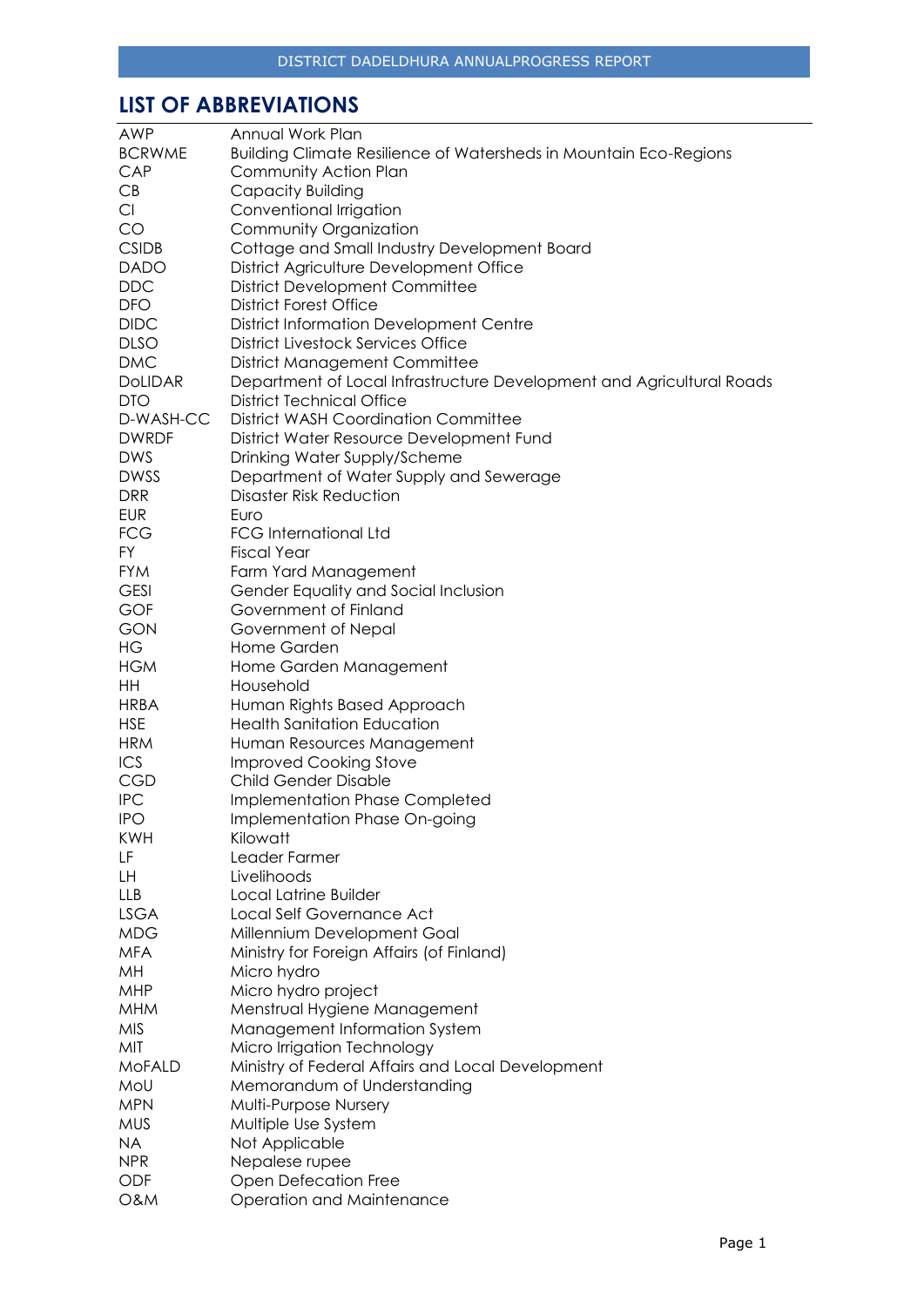| <b>PCO</b>    | <b>Project Coordination Office</b>                            |
|---------------|---------------------------------------------------------------|
| <b>PIG</b>    | <b>Project Implementation Guidelines</b>                      |
| PoCo          | <b>Post Construction</b>                                      |
| <b>PSU</b>    | Project Support Unit                                          |
| <b>REFEL</b>  | Renewable Energy Technologies for Enhancing Rural Livelihoods |
| <b>RMSO</b>   | Regional Monitoring and Supervision Office                    |
| <b>RVWRMP</b> | Rural Village Water Resources Management Project              |
| SbS           | <b>Step by Step Guidelines</b>                                |
| SC            | <b>Steering Committee</b>                                     |
| <b>SEIU</b>   | Sector Efficiency Improvement Unit                            |
| SNV           | Netherland's Development Organization                         |
| SO            | <b>Support Organisation</b>                                   |
| SP            | Support Person (individual hired by DDC)                      |
| SvB           | <b>Supervisory Board</b>                                      |
| TA            | <b>Technical Assistance</b>                                   |
| ToT           | Training of Trainer                                           |
| UC            | User Committee                                                |
| <b>USD</b>    | <b>US Dollar</b>                                              |
| <b>VDC</b>    | Village Development Committee                                 |
| <b>VMW</b>    | Village Maintenance Worker                                    |
| V-WASH-CC     | <b>VDC WASH Coordination Committee</b>                        |
| WASH          | Water Supply, Sanitation and Hygiene                          |
| WS            | Water Supply                                                  |
| WBRS          | Web-based Reporting System                                    |
| <b>WSP</b>    | Water Safety Plan                                             |
| WSSDO         | Water Supply and Sanitation Division Office                   |
| <b>WUC</b>    | Water User Committee                                          |
| <b>WUMP</b>   | Water Use Master Plan                                         |
|               |                                                               |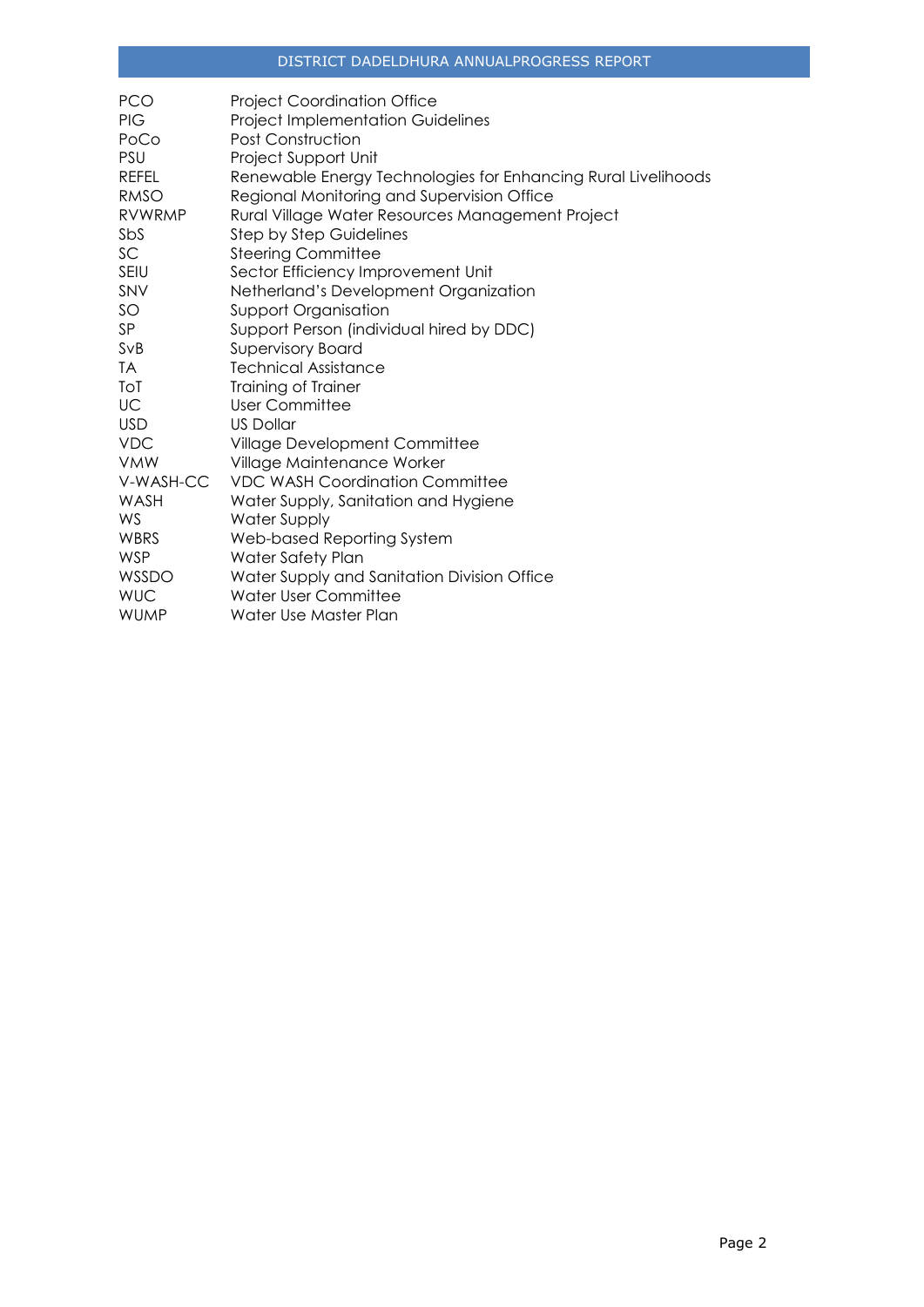# **Index**

| 1.             |     |  |
|----------------|-----|--|
| 2.             |     |  |
| 3 <sub>1</sub> |     |  |
|                |     |  |
|                |     |  |
|                |     |  |
|                |     |  |
|                |     |  |
|                |     |  |
|                |     |  |
|                |     |  |
|                |     |  |
|                |     |  |
|                |     |  |
| 4.             |     |  |
| 5.             |     |  |
|                | 5.1 |  |
|                | 5.2 |  |
|                | 5.3 |  |
| 6.             |     |  |
| 7.             |     |  |
|                | 7.1 |  |
|                | 7.2 |  |
|                | 7.3 |  |
| 8.             |     |  |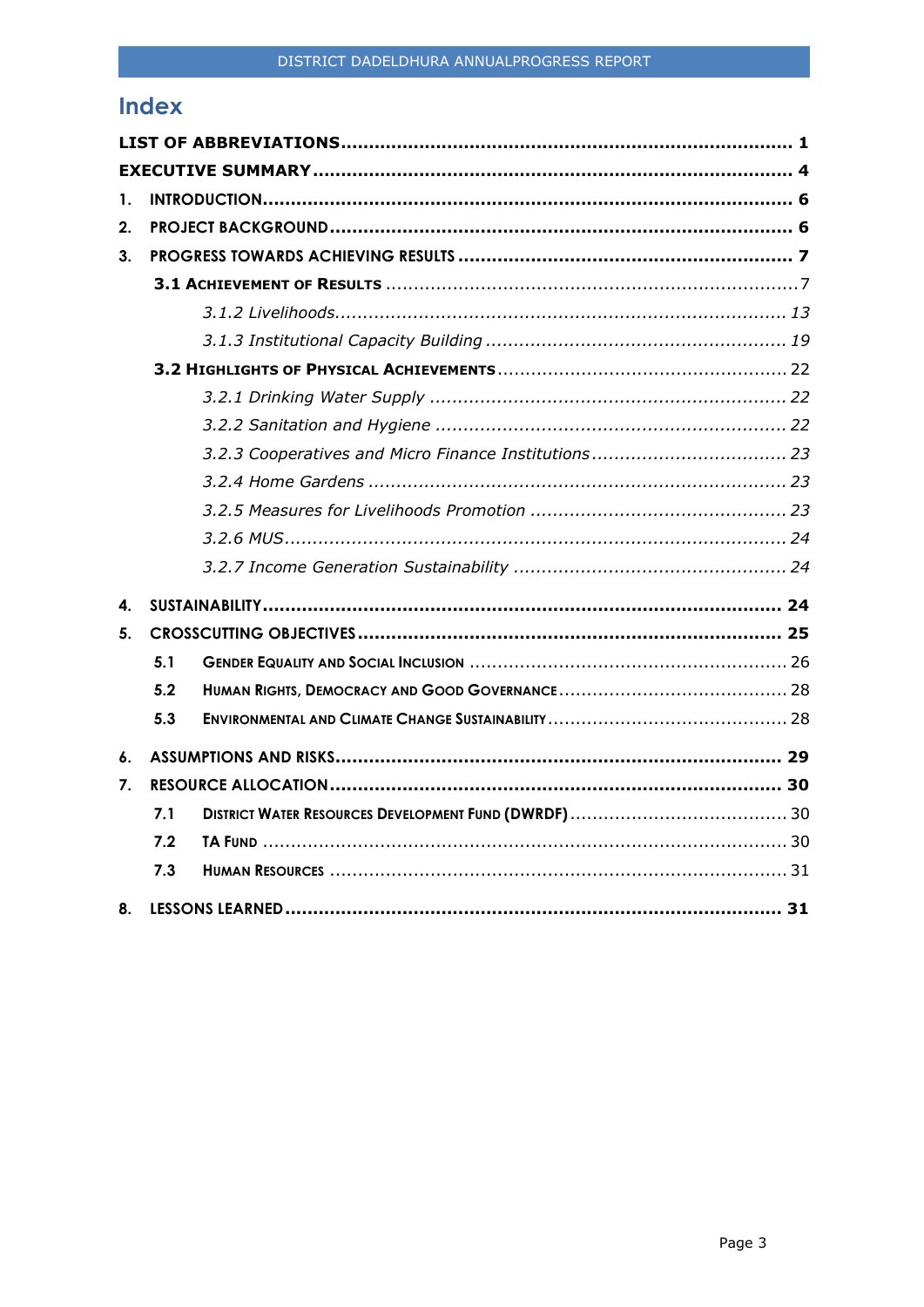# <span id="page-4-0"></span>EXECUTIVE SUMMARY

Rural Village Water Resources Management Project, Phase II (RVWRMP II) started directly after the first phase (2006-2010) in September 2010 and ended in February 2016. Rural Village Water Resources Management Project, Completion Phase (RVWRMP III) implementation period started in March 2016. The project area covers districts of Achham, Baitadi, Bajhang, Bajura, Dadeldhura, Dailekh, Darchula, Doti, Humla and Kailali's six hill VDCs. In Dadeldhura there are six core VDCs in phase III named Bhageshwor, Gankhet, Chipur, Aalital, Ganeshpur and Navadurga and two non-core VDCs: Bagarkot and Samijee.

This is the Annual Progress Report of the fourth Fiscal Year 2072/73 of the Rural Village Water Resource Management Project, Dadeldhura. The report presents results achieved so far after the implementation of planned activities covering the period started from 1st Shrawan 2072 until 31st Ashad 2073 (17th July 2015 to 15th July 2016).

Based on Water Use Master Plan, VDC level activities were planned applying the 14 step planning process of DDC and finally endorsed by the DDC council. In this line AWP was prepared and planned activities were taken as further action of supports. With the commencement of phase III, a total of 10 water supply, 1 MUS, and 1 institutional latrine support schemes were made agreement and are in IPO status in the year.

As the district had been declared as open defecation free (ODF) zone during phase II, the sanitation and hygiene promotion activities are stepping up towards total sanitation. District has drafted total sanitation strategic plan at the end of FY 072/073. And gradually VDCs will also prepare VDC level total sanitation strategic plan adopting the district plan. Some activities regarding awareness raising and triggering creation for total promotion are going on as regular campaigns. One day workshops on total sanitation were conducted in each VDCs. Celebration of national and international days regarding the sanitation promotion also adds value to keep on the total sanitation situation.

There are 18 HGM groups comprised of 516 farmers which received training on home garden management and are engaged in home garden activities actively. A total 440 hhs have functional home gardens and remaining are replicating. It is 83.8% of total beneficiaries of water supply schemes. The advanced level of livelihoods activities are implemented as demonstration in Bhageshwor and Ganeshpur VDCs in partnership with DADO directly benefitting 4 households.

Assessment of existing cooperatives in the VDCs was made in Bhageshwor, Gankhet and Chipur VDCs and found poor performance in terms of activeness. Cooperatives of Phase II VDCs are in good performance. Operational Self Sufficiency is high than 110% of Shirsha, Mastamandu and Belapur cooperatives. VDC level stakeholders meetings will be organized for new cooperatives or strengthening the existing cooperatives in the VDCs. There is no cooperative formed in RVWRMP initiation in phase III VDCs during the time.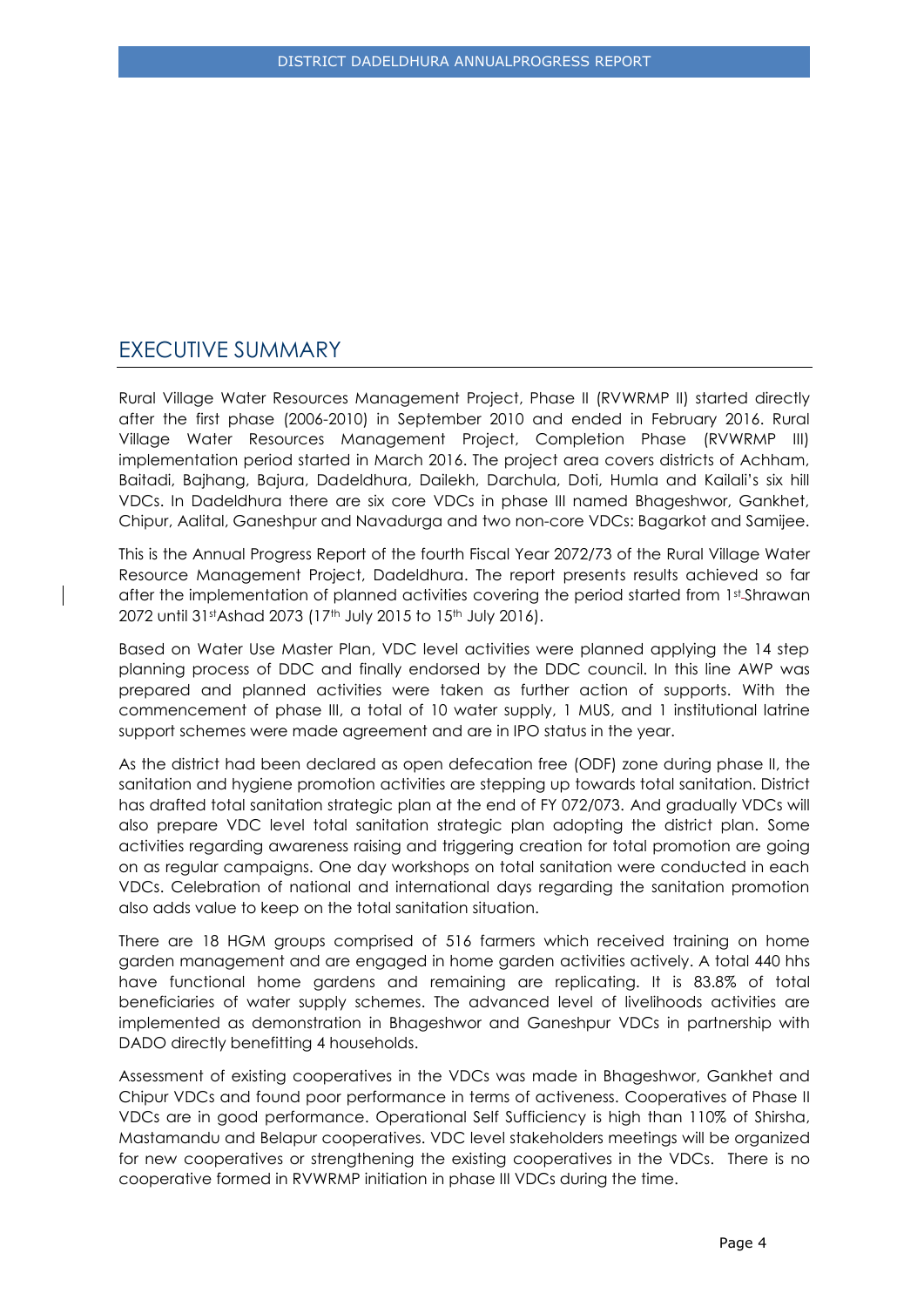The collaboration with 5 MOUs and other partners for livelihoods and days/week celebration at district/VDC level is outstanding and highly synergetic. The series of collective efforts have been done so far together at district and field level during the reporting year and it will be continued in the next year as well. Joint effort made by the DDC, DTO and DMC offices and government counterparts was worthy.

Involvement of women, ethnic minorities and other socially excluded people in different activities especially in scheme implementation, home garden management, advance level livelihoods activities and capacity building initiatives during the year remained significant. It has been noticed and learned that mobilization and active involvement of women and socially excluded people in different type's activities implementation is noteworthy, result oriented and successful.

The project has been able to initiate the planned activities in good manner in first year of phase III. However some challenges are faced there during the years like scarcity of nonlocal materials in the market, disappearing existing sources, source conflicts, social conflicts etc. It has creates some problems but extensive social mobilization and recommendation of alternative solution finally able to address these genuine issues.

Support persons hired by DDC are highly competent and self-motivated to deliver the result as per the plan. Capacity building activities conducted at different levels has added value to achieve the planned targets.

The allocated budget as per the work plan is NPR.30, 645,065.69 and released budget is NPR 30,572,907.61. Total budget expensed is NPR. 24,009,730.12that is 78.1% of allocation and 78.5% of released budget. The expenditure made in the district is published in local newspapers. Detail released and utilized budget with current status of DWRDF funds is presented below in clause 7.1. There is no any DWRDF funds related issues faced during the reporting period.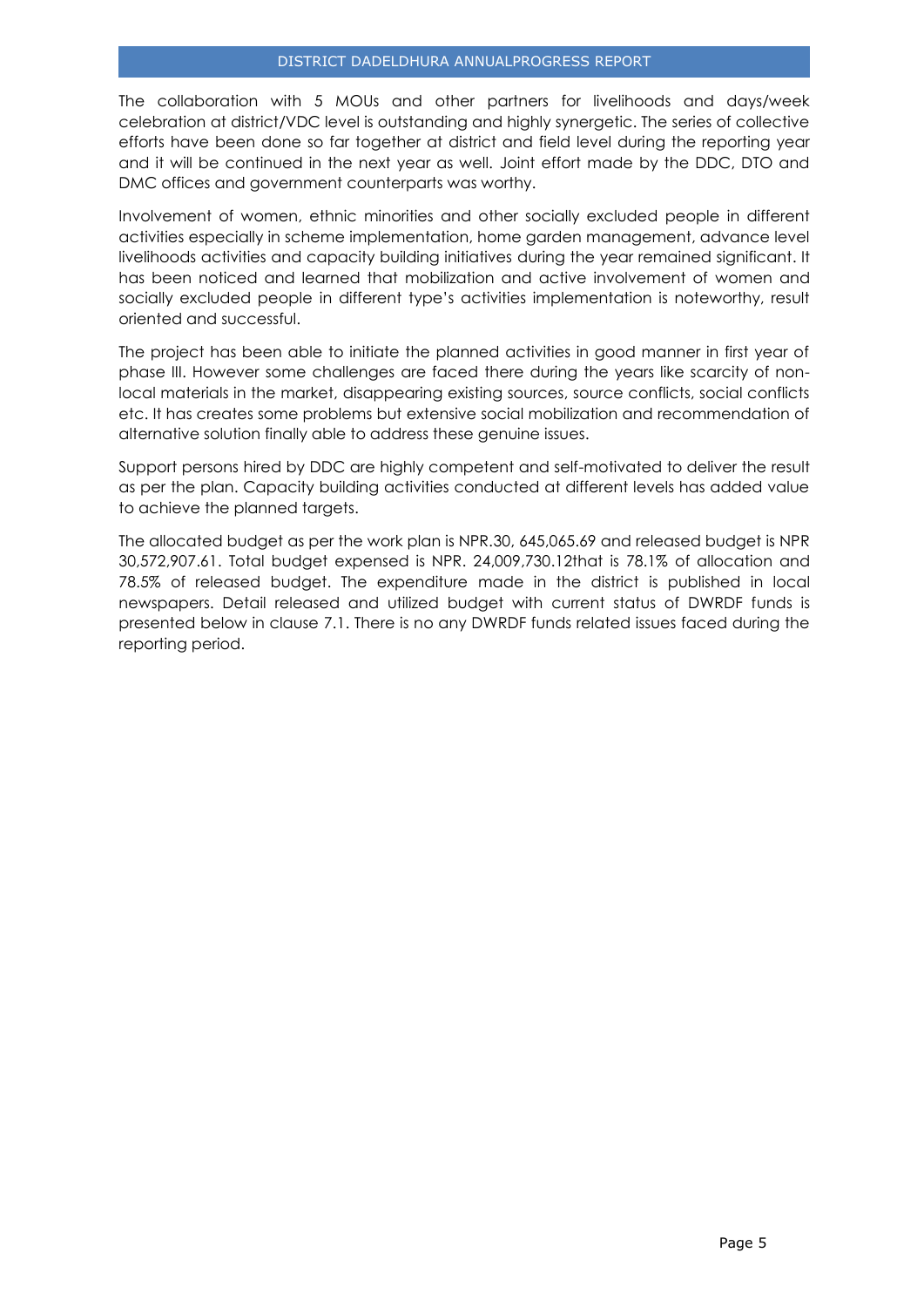# <span id="page-6-0"></span>**1. Introduction**

Rural Village Water Resources Management Project (RVWRMP) is supported by the Government of Nepal (GON) and the Government of Finland (GOF). It is continuation of financial and technical support that GOF has provided to water sector in Nepal since 1989. Phase I (2006-2010), Phase II (2010-2016), is followed by Phase III (2016-2021).

RVWRMP is a water resources management project which, in addition to water supply and sanitation, supports community-based irrigation, micro-hydro power, improved cooking stoves and water mills, number of environmental improvements as well as home gardens, sustainable livelihoods and institutional capacity building activities. The broad range of activities address poverty and as such, provide ample opportunities to develop different approaches promote good practices and trigger a range of ideas for improved well-being in these very remote villages.

RVWRMP works in the form of ten district-based sub-projects under the District Development Committees (DDCs). It is active in nine hilly and mountainous districts of the Far and Mid-Western Nepal, and six hill VDCs of a Terai district. Dadeldhura is one of the working districts.

After phasing out of second phase VDCs, RVWRMP Dadeldhura is active in 6 VDCs with core activities. WUMP preparation process in 2 VDCs is going on. Two additional VDCs for WUMP preparation are planned for FY 2073/74. The primary focus of RVWRMP in Dadeldhura during the year is water supply, MUS, and sanitation support with institutional capacity building and livelihood promotion interventions as cross cutting activities.

The project is implemented through DDC by mobilizing hired support persons at grassroots level. As phase III activities were commenced after March 2016, no scheme under capital budget was completed with IPC status, however proposed work plan of the FY 2072/073 has been completed successfully by achieving tangible results. The report covered the progress achieved in Dadeldhura district during the third fiscal year.

# <span id="page-6-1"></span>**2. Project Background**

RVWRMP is working in six VDCs in Dadeldhura. Two VDCs are active for WUMP preparation during reporting FY and two are planned for next FY. More clearly, Bhageshwor, Gankhet, Chipur, Allital, Ganeshpur and Navadurga are core VDCs and Bagarkot and Samaijee are WUMP VDCs. Bhadrapur and Ajyameru are planned for WUMP preparation in FY 073/74. Belapur, Dewal, Rupal, Shirsha (now Parsuram municipality ward number 1-5) and Mastamandu are phasing out VDCs. BCRWME is active in Koteli, Manilek, Ashigram, Kailpalmandu and also





overlapped with RVWRMP in Mastamandu, Ganeshpur and Navadurga VDCs. Some wards of Amargadhi municipality lie in Seti watershed are also working area of BCRWME. Figure: 1 shows the district map of Dadeldhura with above information.

During FY 2072/73, RVWRMP Dadeldhura supported 10 water supply scheme, 1 MUS and 1 school latrine scheme at core VDCs. Similarly, 18 home garden management groups were trained. Eighteen Leader farmers were also trained conducting separate event. Same way, 12 nursery caretakers were also trained along with some short of diverse seed for nursery establishment. Four poly-house demonstrations were established in Ganeshpur and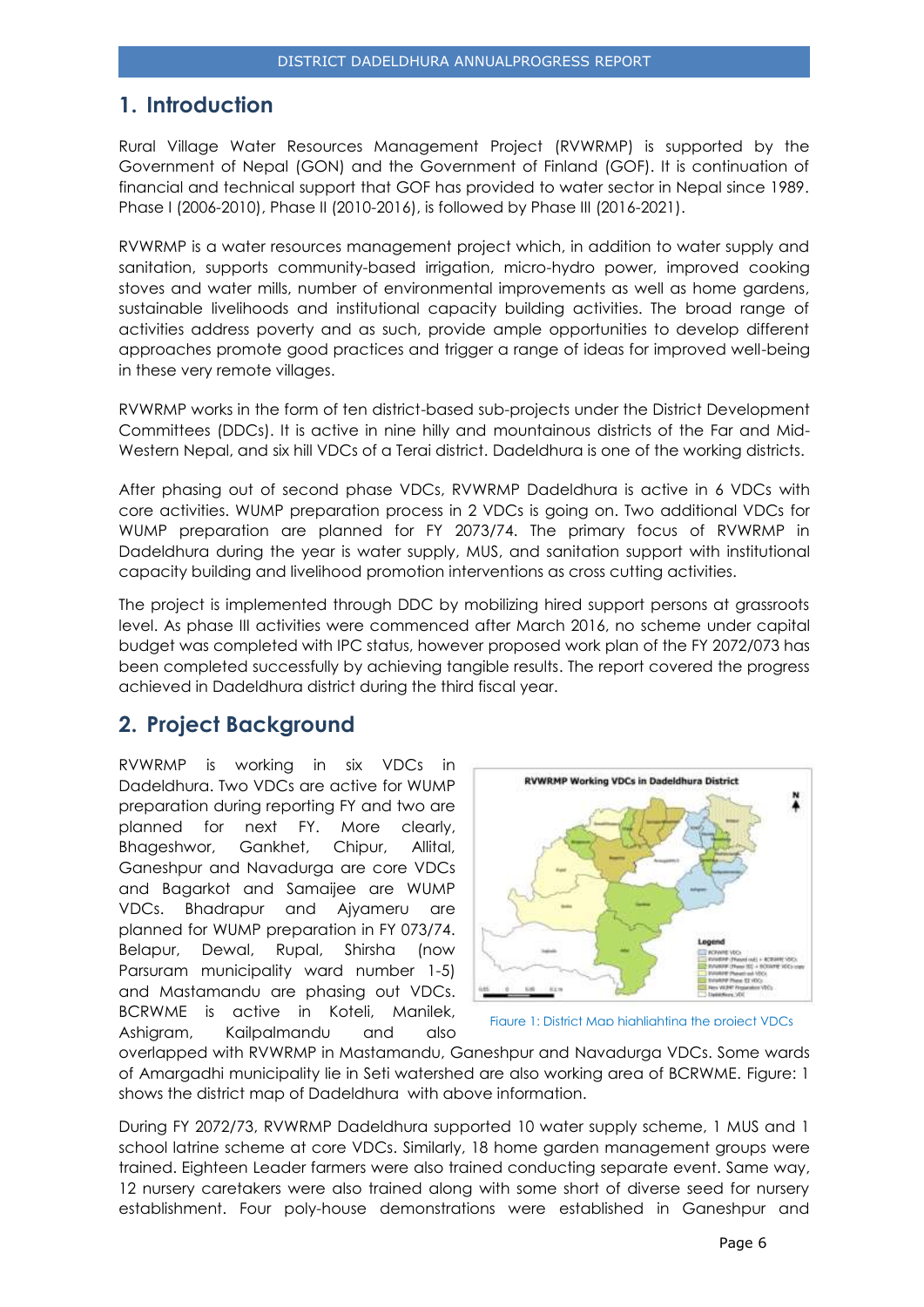Bhageshwor at the rate of two in each VDC. In order to have efficient performance of implementing activities, diverse capacity building trainings in different level were also conducted. Functionality assessment of existing cooperatives in three VDCs was done during the year. Result wise achievement is narrated separately in the report.

# <span id="page-7-0"></span>**3. Progress towards Achieving results**

# <span id="page-7-1"></span>**3.1 Achievement of Results**

In project document, there are statistical targets of defined results to be achieved by the end of the project. Although, FY 2072/73 is first year of phase III, the phase III formally started from March 2016. So, there are limited activities started during the year. Result wise achievements of FY 2072/73 are narrated below:

# 3.1.1 WASH

Result 1, i.e. WASH focuses on the community level capacity and access to services mainly in terms of water supply, sanitation and hygiene. It is further defined as mentioned in the following box. WASH is the major sector of intervention of the project.

Since the implementation of Phases I & II, the RVWRMP has focused on improving water supply and sanitation coverage. The same focus will continue in Phase III. Due to the pressing deadline for the universal coverage for water supply and sanitation, Phase III will extend coverage and ensure the functionality and sustainability of these investments. In order achieve the result 1, indicators and sub indicators are developed in according line. Achievements under this result are narrated below.

# **Result 1: Institutionalised community capacity to construct and maintain community managed water supply and adopt appropriate technologies and sanitation and hygiene behaviour**

## Indicators 1.1: 97% of community members in the Project VDCs have improved water supply systems

RVWRMP phase III was officially started from 1 March 2016. The activities under phase III were started after March 2016; however some preparatory works were done before the March 2016. As of the end of FY 2072/73, there are 10 water supply and one MUS (WS+MIT) schemes under this indicator. All those schemes are in IPO status and carried over for FY 2073/74. Cumulative progress of improved water supply systems in core VDCs are stated in the table below. Aalital VDC has lowest and Chipur VDC has highest coverage of improved water supply systems as shown in the table.

| Indicator 1.1                                                   | Alital | Gangkhet | Chipur | <b>Bhageshwor</b> | Nabadurga | Ganeshpur |
|-----------------------------------------------------------------|--------|----------|--------|-------------------|-----------|-----------|
| Total population in the VDC                                     | 14,664 | 6.990    | 3,384  | 5,610             | 4,597     | 4,752     |
| Population with basic improved water<br>supply in Baseline      | 2.094  | 699      | 2.470  | 168               | 2.528     | 2.613     |
| Additional population benefitted from<br>project in FY 2073/074 | 541    | 621      | 634    | 900               | $\Omega$  | 539       |
| Cumulative population with improved<br>water supply             | 2.635  | 1,320    | 3,104  | 1.068             | 2.528     | 3.152     |
| % of population with improved water<br>supply                   | 17.9%  | 18.8%    | 91.7%  | 19.0%             | 54.9%     | 66.3%     |

#### **Table 1: Access to improved water supply in core VDCs**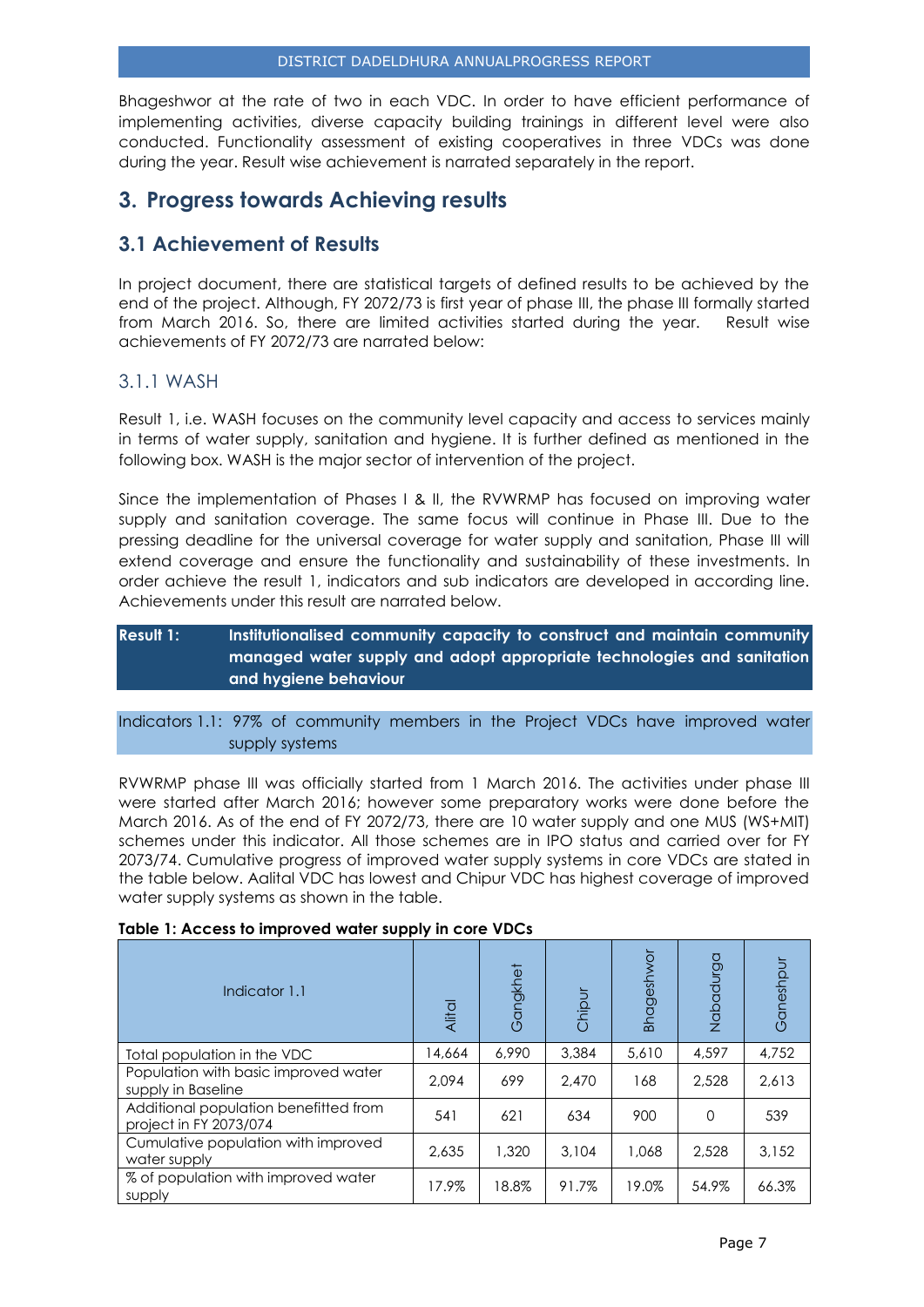#### DISTRICT DADELDHURA ANNUALPROGRESS REPORT

#### Indicator 1.3: Community ownership demonstrated by communities having contributed in cash and kind at least 25% towards construction

As the PIG was not approved during the time of designing and estimation, the contribution pattern was adopted following the phase II PIG as given mandate by the authority. So, some of the VDCs do not have community contribution as mentioned in the indicator: 1.3. Based on the total cost estimation of the schemes, following table is made showing the community contribution to the schemes. It is experienced in the community that the community will respect the contribution pattern of the project and will definitely contribute from their side as per agreement.

| Indicator 1.3                     | Alital    | Gangkhet   | Chipur    | Bhageshwor | Nabadurga | Ganeshpur |
|-----------------------------------|-----------|------------|-----------|------------|-----------|-----------|
| <b>Total WASH Investment Cost</b> | 8,278,094 | 12,346,566 | 7,999,347 | 10,831,007 | 0         | 4,509,008 |
| <b>Actual Cost Contribution</b>   | 2,076,163 | 2,789,275  | 1,800,589 | 2,783,685  | 0         | 987.918   |
| o In Cash                         | 34,000    | 51,000     | 35,000    | 53,000     | $\Omega$  | 23,000    |
| o In Kind                         | 2.042.163 | 2,738,275  | 1,765,589 | 2,730,685  | $\Omega$  | 964,918   |
| % Cost Contribution               | 25.0%     | 22.5%      | 22.5%     | 25.7%      | 0         | 21.9%     |

#### **Table 2: Community contribution on WASH**

## Indicator 1.4: 70% of critical water resources identified in WUMP (yield less than 45l/person/day) and protected with climate resilience and/ or water recharge initiatives

As identified by the water use master plan prepared in the VDCs, there are a sum of 866 numbers of critical sources in all core VDCs. As this is the very initial year, source protection intervention is not made in the year. VDC wise numbers of critical sources are mentioned in the table below.

#### **Table 3: Critical water source protection in core VDCs**

| Indicator 1.4                                                  | Alital    | Gangkhet  | Chipur    | Bhageshwor | Nabadurga | Ganeshpur |
|----------------------------------------------------------------|-----------|-----------|-----------|------------|-----------|-----------|
| Total number of critical water sources<br>(identified by WUMP) | 183       | 127       | 102       | 211        | 97        | 146       |
| Number of protected sources through<br>climate resilience      | <b>NA</b> | <b>NA</b> | <b>NA</b> | <b>NA</b>  | <b>NA</b> | <b>NA</b> |
| Number of protected sources through<br>water recharge          | <b>NA</b> | <b>NA</b> | <b>NA</b> | <b>NA</b>  | <b>NA</b> | <b>NA</b> |
| Total number of sources protected                              | <b>NA</b> | <b>NA</b> | <b>NA</b> | <b>NA</b>  | <b>NA</b> | <b>NA</b> |
| % of critical water sources protected                          | <b>NA</b> | <b>NA</b> | <b>NA</b> | <b>NA</b>  | <b>NA</b> | <b>NA</b> |

#### Indicator 1.5: 100% coverage of water supply schemes with Water Safety Plan

Water safety plan training is provided to WSP team of 9 schemes of core VDCs as shown in the table 4. As the schemes are still under construction, WSP is not in implementation fully.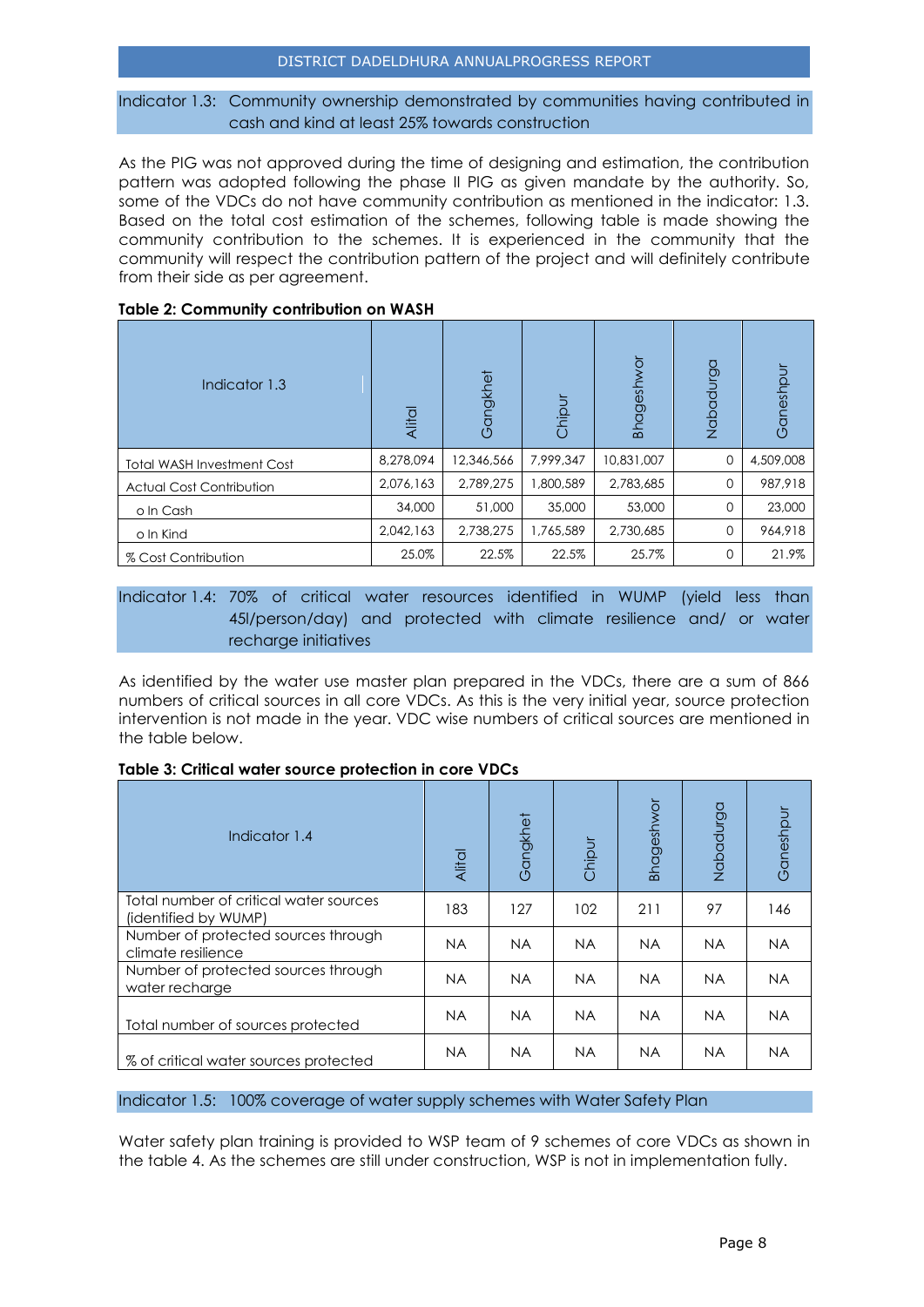#### **Table 4: Water supply schemes with WSP in core VDCs**

| Indicator 1.5                                    | Alital | ngkhet<br>$\mathfrak{g}$ | Chipur | <b>Bhagesh</b> | Nabadurga | Ganeshpu |
|--------------------------------------------------|--------|--------------------------|--------|----------------|-----------|----------|
| Number of water supply scheme<br>implemented     |        | 2                        | 2      | 2              |           |          |
| Number of water supply scheme with<br><b>WSP</b> | 3      | 2                        | 2      | 2              |           |          |
| % of water supply schemes with WSP               | 100%   | 100%                     | 100%   | 100%           | <b>NA</b> | NA       |

## Indicator 1.6: 95% of User Committees of improved water supply schemes in the supported VDC are active and able to maintain service level

This indicator is relevant for post construction phase. So, the schemes are in IPO status and given indicators cannot be assured fully. However, based on the some indicators like, O&M fund and UC regular meeting, the numbers of schemes is inserted in the table. Thus the activeness of the schemes and status of maintaining service level cannot be assured at this status.

#### **Table 5: Active water supply UCs maintaining service level**

| Indicator 1.6                                                                                                                               | Alital | Gangkhet      | Chipur        | <b>Bhageshwor</b> | Nabadurga | Ganeshpu |
|---------------------------------------------------------------------------------------------------------------------------------------------|--------|---------------|---------------|-------------------|-----------|----------|
| Number of water supply scheme<br>implemented                                                                                                | 3      | $\mathcal{P}$ | 2             | 2                 | 0         |          |
| Number of schemes having: O&M<br>regulations implemented + Functional<br>status: fully functional + O&M fund<br>available + VMW mobilized + | 3      | $\mathcal{D}$ | 2             | $\mathcal{P}$     | 0         |          |
| UCs having meetings regularly                                                                                                               | 3      | $\mathcal{P}$ | $\mathcal{P}$ | $\mathcal{P}$     | 0         | 2        |
| % of UCs: active and able to maintain<br>service level                                                                                      | 100%   | 100%          | 100%          | 100%              | <b>NA</b> | 100%     |

Indicator 1.7: At least three public audits conducted in each constructed drinking water scheme with participation of women and minority populations

As the all schemes are in IPO phase, there is no scheme having at least 3 public auditing.

#### **Table 6: WS Schemes with at-least three public audits**

| Indicator 1.7                                       | Alital    | Gangkhet       | Chipur         | Bhageshwor     | Nabadurga | Ganeshpur |
|-----------------------------------------------------|-----------|----------------|----------------|----------------|-----------|-----------|
| Number of water supply scheme<br>implemented        | 3         | $\overline{2}$ | $\overline{2}$ | $\overline{2}$ | 0         | 2         |
| Number of schemes having at-least 3<br>public audit | <b>NA</b> | <b>NA</b>      | <b>NA</b>      | <b>NA</b>      | <b>NA</b> | <b>NA</b> |
| % of WS schemes with at-least 3 public<br>audits    | <b>NA</b> | <b>NA</b>      | <b>NA</b>      | <b>NA</b>      | <b>NA</b> | <b>NA</b> |
| Number of participation in public audit             | <b>NA</b> | <b>NA</b>      | <b>NA</b>      | <b>NA</b>      | <b>NA</b> | <b>NA</b> |
| Number of female participation                      | <b>NA</b> | <b>NA</b>      | <b>NA</b>      | <b>NA</b>      | <b>NA</b> | <b>NA</b> |
| Number of Dalit participation                       | <b>NA</b> | <b>NA</b>      | <b>NA</b>      | <b>NA</b>      | <b>NA</b> | <b>NA</b> |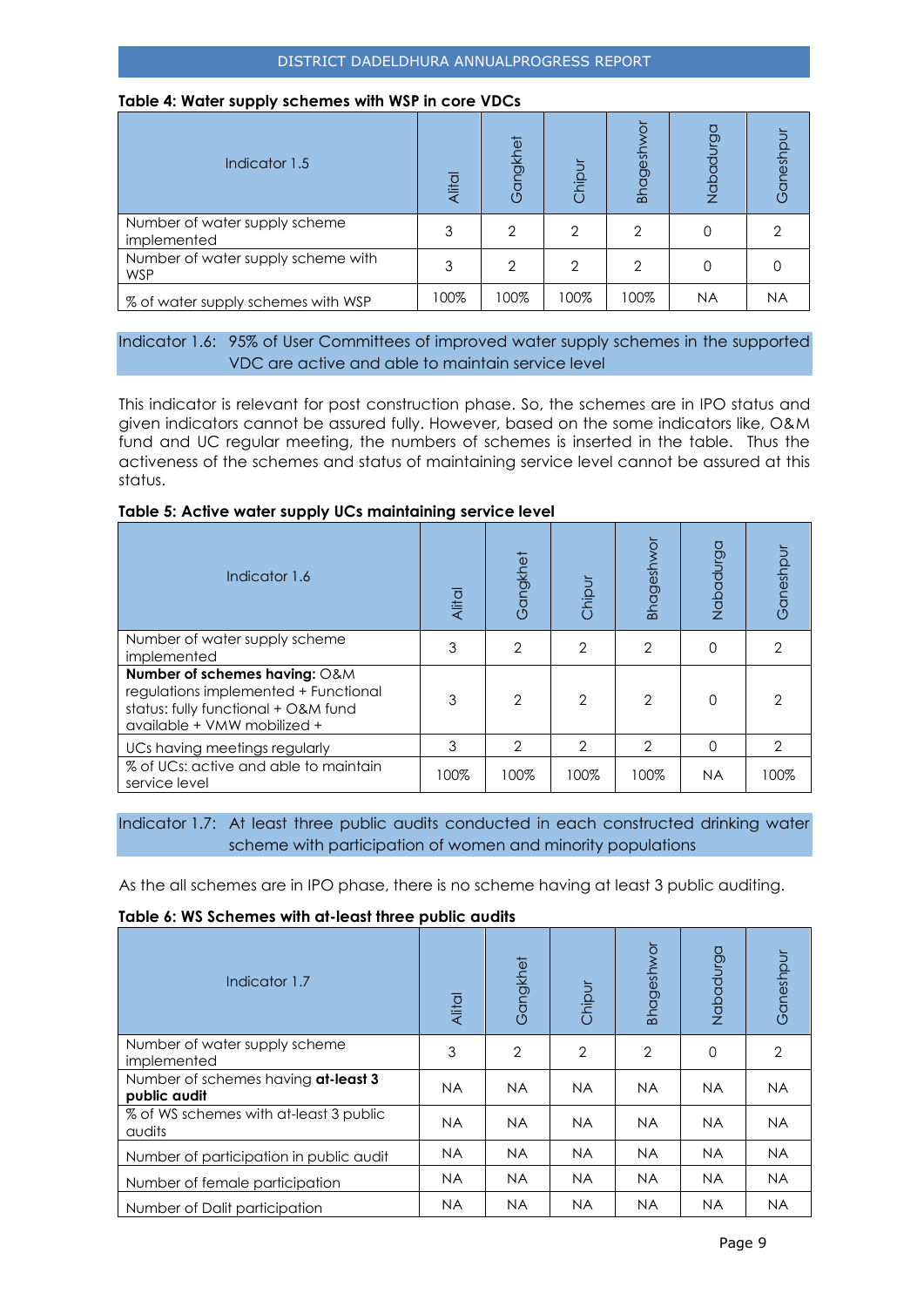#### DISTRICT DADELDHURA ANNUALPROGRESS REPORT

| Number of Janajati participation | <b>NA</b> | ΝA        | ΝA        | ΝA | <b>NA</b> | <b>NA</b> |
|----------------------------------|-----------|-----------|-----------|----|-----------|-----------|
| % of Female participation        | <b>NA</b> | ΝA        | ΝA        | ΝA | <b>NA</b> | <b>NA</b> |
| % of Dalit participation         | <b>NA</b> | ΝA        | ΝA        | ΝA | <b>NA</b> | <b>NA</b> |
| % of Janajati participation      | <b>NA</b> | <b>NA</b> | <b>NA</b> | ΝA | <b>NA</b> | <b>NA</b> |
| <b>Remarks</b>                   |           |           |           |    |           |           |

# Indicator 1.8: At least 50% of key positions (chair, vice chair, secretary, joint secretary and treasurer) in UCs of improved water supply schemes in the Project VDCs are held by women and a proportionate share (25%) held by minority populations

Gender equality and social inclusion is the cross cutting theme to be aligned with each activity done by RVWRMP. In this line, the project indicator 1.8 says that there should be 50% participation of women and proportionate share of ethnic minorities. The status of Dadeldhura district mentioned in the table below says that Bhageshwor is ok in terms of female and Dalit participation in key positions, however more effort in upcoming days is needed in other VDCs.

| Indicator 1.8                 | Alital | Gangkhet | Chipur | Bhageshwor     | Nabadurga | Ganeshpur |
|-------------------------------|--------|----------|--------|----------------|-----------|-----------|
| <b>Total UC Key Positions</b> | 12     | 8        | 8      | 8              | <b>NA</b> | 8         |
| Female Key Positions          | 5      | 3        | 3      | 4              | <b>NA</b> | 3         |
| <b>Dalit Key Positions</b>    | ∩      | 0        | 0      | $\overline{2}$ | <b>NA</b> | U         |
| Janajati Key Positions        |        | 4        | 0      | $\Omega$       | <b>NA</b> | U         |
| % Female Key Positions        | 41.6%  | 37.5%    | 37.5%  | 50%            | <b>NA</b> | 37.5%     |
| % Dalit Key Positions         | 0%     | 0%       | 0%     | 25%            | <b>NA</b> | 0%        |
| % Janajati Key Positions      | 58.3%  | 50%      | 0%     | 0%             | <b>NA</b> | 0%        |
| Remarks                       |        |          |        |                |           |           |

#### Indicator 1.9: 100% of schools and health posts have child, gender and disabled (CGD) friendly WASH facilities

As FY 2072/73 is the base year, sanitary management of the different institutions in the VDCs is not encouraging so far, however, some initiations like making garden around the schools, O&M fund collection to sustain WASH facilities, menstrual hygiene management. Analyzing the table below, more than 54% in average of all VDCs have child and gender friendly toilet. Solid waste management system can also be observed even in base year. During the year only one latrine was supported in Bhageshwor VDC. RVWRMP could not intervene more activities to promote institutional WASH facilities in intensive manner. However, campaigns for WASH promotion and behavior change for the same were facilitated with different events celebration and capacity building activities.

#### **Table 8.1: Status of CGD friendly WASH facilities in schools**

| Indicator 1.9                  | 兰  | 芯<br>ಠಾ<br>י י | ≡ | $\overline{5}$<br>⊙<br>$\overline{a}$ | ටා | έğ<br>ח י |
|--------------------------------|----|----------------|---|---------------------------------------|----|-----------|
| <b>Total Number of Schools</b> | 30 | 5              |   |                                       |    |           |
| Schools having child club      | 10 |                |   |                                       |    |           |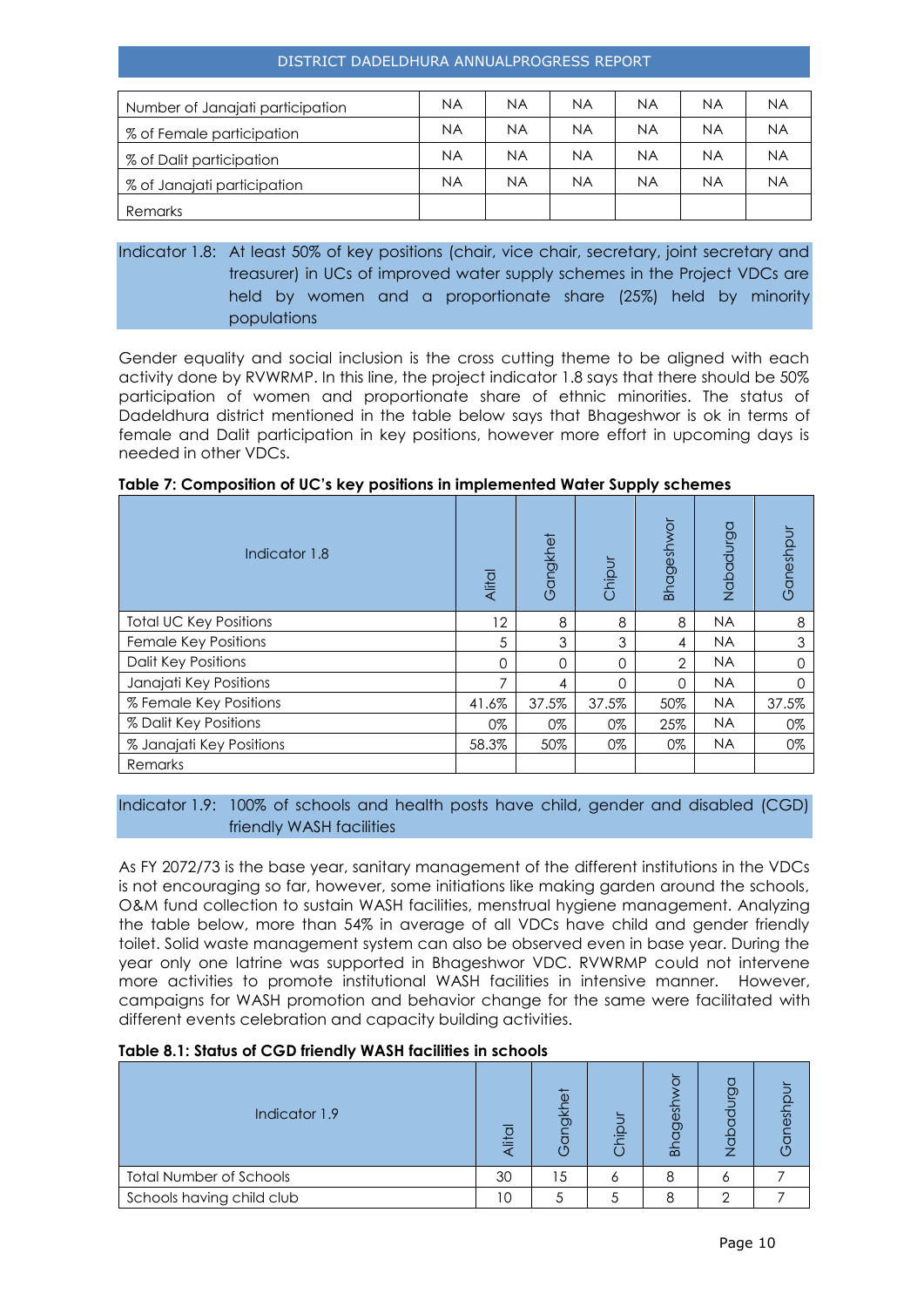#### DISTRICT DADELDHURA ANNUALPROGRESS REPORT

| Schools having functional Water facilities within<br>school yard                 | 13 | 8        | 5             | 6             |          | .5 |
|----------------------------------------------------------------------------------|----|----------|---------------|---------------|----------|----|
| Schools having low cost water treatment<br>practices for drinking water service. | 2  | $\Omega$ | $\Omega$      | $\Omega$      |          |    |
| Schools having functional toilet (1:50 student)<br>cabin & urinal.               | 9  | 12       | 3             | 2             | 0        |    |
| Schools having child & gender friendly toilet                                    | 18 | 12       | 3             | $\mathcal{P}$ |          |    |
| School having MHM facilities                                                     | 3  | O        |               | ∩             | O        | ∩  |
| Schools with disable students (crutches, wheel<br>chair user).                   | 0  | $\Omega$ | $\Omega$      |               | $\Omega$ |    |
| Schools having disable friendly toilet (Ram+++)11                                | 3  | O        | O             |               | ∩        | ∩  |
| Schools having hand washing with soap facilities                                 |    | .5       | $\mathcal{P}$ | $\mathcal{P}$ |          |    |
| Schools having solid waste management<br>practices                               | 8  | 3        | 3             | 4             | 3        |    |
| Schools having O&M fund for sustaining the WASH<br>facilities                    | 3  | ∩        | $\Omega$      | $\Omega$      | O        |    |
| Schools having garden                                                            |    | 2        | $\Omega$      | ∩             |          |    |

## **Table 8.2: Status of CGD friendly WASH facilities in other institutions (health-post, public offices)**

| Indicator 1.9                                                                         | Alital         | Gangkhet | Chipur   | <b>Bhageshwor</b> | Nabadurga      | Ganeshpu |
|---------------------------------------------------------------------------------------|----------------|----------|----------|-------------------|----------------|----------|
| Total Number of institutions                                                          | 7              | 8        | 8        | 10                | 5              | 7        |
| Institutions having functional Water facilities                                       | 4              | 8        | 6        | 6                 | 4              | 4        |
| Institutions having low cost water treatment<br>practices for drinking water service. |                | 4        | 3        | $\mathcal{P}$     | 4              | O        |
| Institutions having functional toilet.                                                | 4              | 7        | 6        | 10                | 3              | 7        |
| Institutions having gender friendly toilet                                            | $\overline{2}$ |          | $\Omega$ | O                 | $\Omega$       | 0        |
| Institutions having disable (crutch, wheel chair<br>user) friendly toilet.            | $\overline{2}$ | $\Omega$ | $\Omega$ | $\Omega$          | $\Omega$       | Ω        |
| Institutions having hand washing with soap<br>facilities                              |                | 4        | 6        | 6                 | $\overline{2}$ | 7        |
| Institutions having solid waste management<br>practices                               | 3              | $\Omega$ | 3        | 8                 |                | 7        |
| Sub/Health post having hospital waste<br>management facilities                        |                | 0        |          |                   | $\overline{2}$ |          |

# Indicator 1.10: More than 50% of RV-supported drinking water services schemes in core VDCs shall have affiliation with cooperative to proliferate their capital

In Phase III VDCs, there are not so functional cooperatives even supported by other agencies. And RV-supported schemes are not completed in terms of construction as of the reporting time. So, assessment of indicator: 1.10 could not be relevant for this reporting year.

#### **Table 9: Affiliation of WS schemes in cooperatives in core VDCs**

| Indicator 1.10                                            | Alital    | Gangkhet       | Chipur    | Bhagesh        | Nabadurga | Ganeshpur |
|-----------------------------------------------------------|-----------|----------------|-----------|----------------|-----------|-----------|
| Total number of WS schemes                                | 3         | $\overline{2}$ | 2         | $\overline{2}$ | O         | 2         |
| Number of schemes having account in<br>cooperative        | <b>NA</b> | <b>NA</b>      | <b>NA</b> | <b>NA</b>      | <b>NA</b> | <b>NA</b> |
| Amount of total O&M fund of WS schemes in<br>cooperatives | <b>NA</b> | <b>NA</b>      | <b>NA</b> | <b>NA</b>      | <b>NA</b> | ΝA        |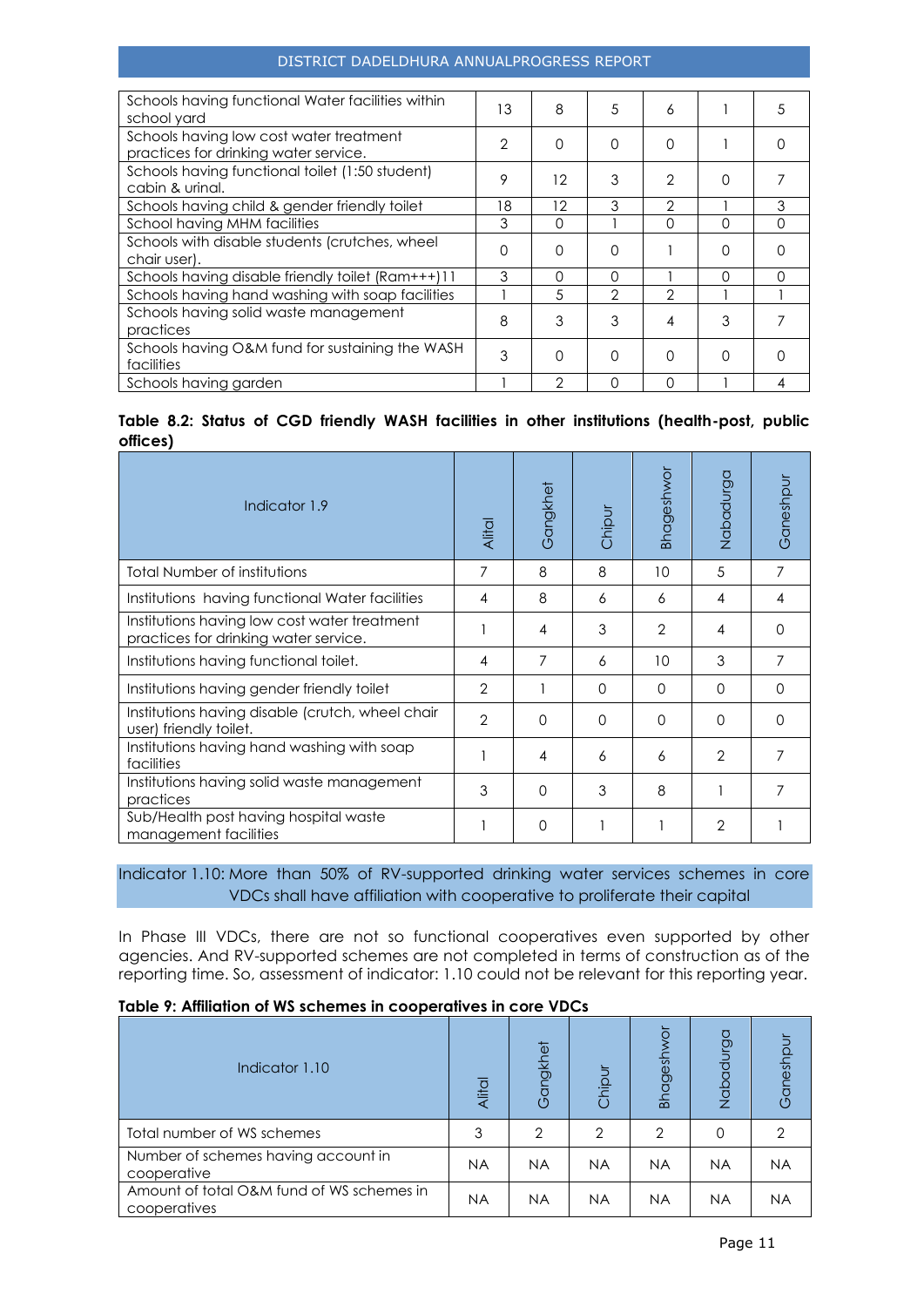| DISTRICT DADELDHURA ANNUALPROGRESS REPORT                                      |  |  |  |  |  |  |  |  |
|--------------------------------------------------------------------------------|--|--|--|--|--|--|--|--|
| % of WS schemes affiliated in cooperatives<br>ΝA<br>ΝA<br>ΝA<br>ΝA<br>ΝA<br>ΝA |  |  |  |  |  |  |  |  |
| Remarks                                                                        |  |  |  |  |  |  |  |  |

## Indicator 1.11: 50% of VDCs are able to declare Total Sanitation, by achieving 4 out of 5 of the key do-able action indicators

In line with total sanitation promotion, indicator: 1.11 has provision that 50% VDCs are able to declare total sanitation zone by the end of project. Linking with this indicator, there are many sub indicators as mentioned in the table 10. Comprehensive assessment is not done because of the short period (1 March 2016 to 15 July 2016). However, based on the random sampling and WUMP as secondary source information related to sub indicators are collected. Table 10 shows that around 99% households in average have toilet facilities and 36% have hand washing with soap facilities. In average of all core VDCs only 10% households have low cost HH treatment technology for safe drinking water. Regarding ICS, Gankhet VDC is about to cover all households soon and Navadurga has very low coverage of ICS. Details of all sub indicators under indicator 1.11, are given below in table 10.

#### **Table 10: Total sanitation status of core VDCs**

| Indicator 1.11                                                                               | Alital    | Gangkhet  | Chipur    | Bhageshwor | Nabadurga | Ganeshpur |
|----------------------------------------------------------------------------------------------|-----------|-----------|-----------|------------|-----------|-----------|
| Total household in VDC                                                                       | 2,607     | 1,165     | 564       | 935        | 765       | 795       |
| HHs having access to toilet to all<br>at all time                                            | 2,595     | 1,150     | 564       | 935        | 740       | 795       |
| HHs having hand washing with<br>soap facilities                                              | 1,350     | 405       | 140       | 118        | 150       | 325       |
| HHs having access to safe<br>drinking water (practicing low<br>cost HH treatment technology) | 260       | 115       | 72        | 63         | 80        | 125       |
| HHs practicing safe food intake.                                                             | 407       | 310       | 170       | 118        | 130       | 125       |
| HH having ICS                                                                                | 820       | 990       | 113       | 375        | 50        | 318       |
| HHs managing the FYM                                                                         | 550       | 70        | 90        | 112        | 40        | 125       |
| HH having the Chang                                                                          | 610       | 110       | 115       | 180        | 120       | 125       |
| HHs having waste Pit                                                                         | 930       | 92        | 110       | 180        | 100       | 315       |
| HHs managing the waste water in<br><b>HG</b>                                                 | 115       | 25        | 80        | 120        | 50        | 105       |
| Achieved VDCs with at least 4<br>out of 5 of the key do-able action<br>indicators (Yes/No)   | <b>No</b> | <b>No</b> | <b>No</b> | <b>No</b>  | <b>No</b> | <b>No</b> |
| Declared Total Sanitation VDC<br>(Yes/No)                                                    | <b>No</b> | <b>No</b> | <b>No</b> | <b>No</b>  | <b>No</b> | <b>No</b> |

*Source: WUMP, bi-monthly reports, SP's sample survey reports.*

Indicator 1.12: 90% of menstruating women able to use the toilet in project VDCs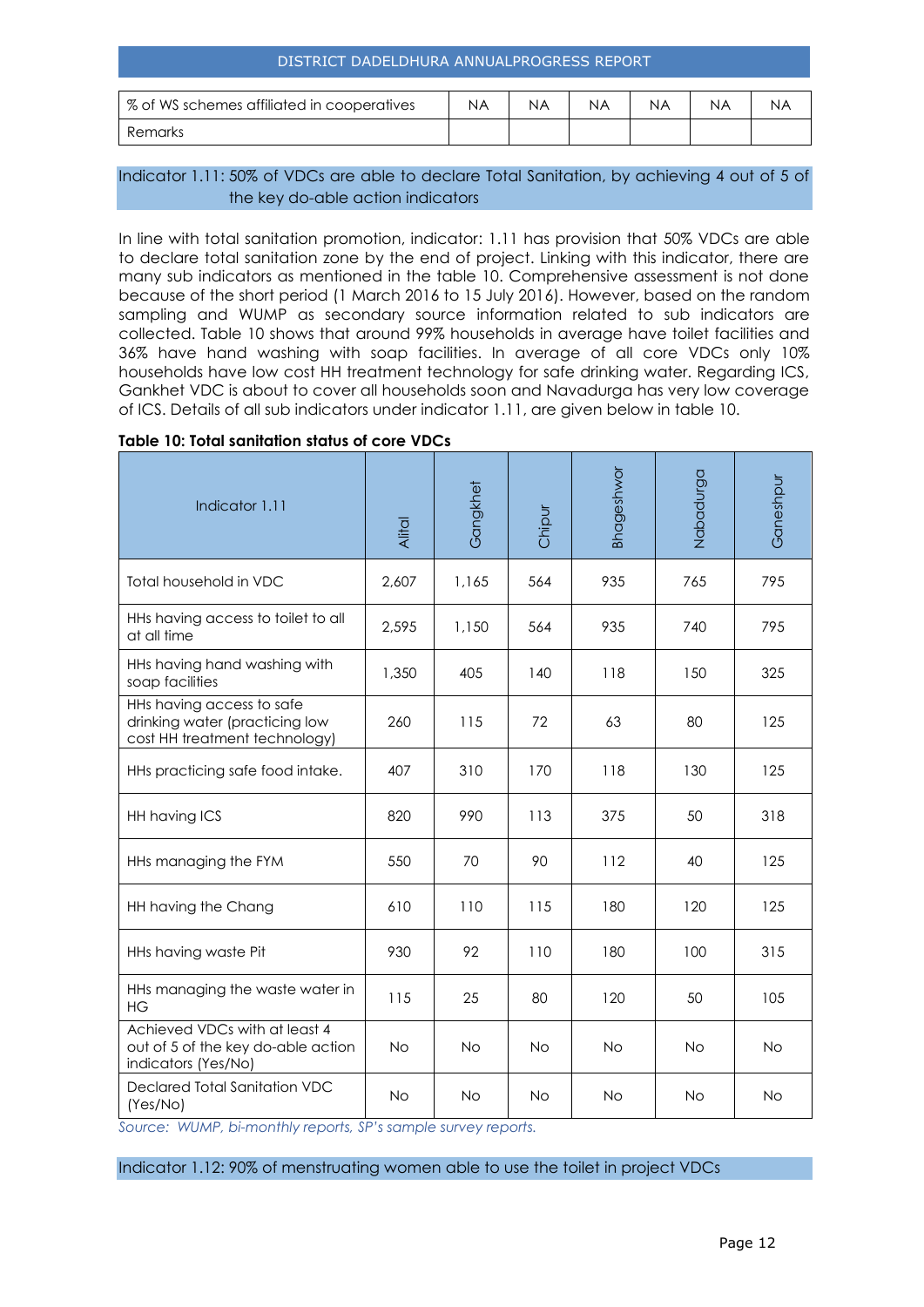Discrimination during menstruation period in far west and also in Dadeldhura is one of the barriers of social transformation. It has impacted not only in social dignity, also is obstacles of total sanitation. Although there are not chhaau huts reported so far in the district, discrimination for using toilet and tap can be observed also in RV-core VDCs. In line with indicator 1.12, random sampling was done separately to collect the information to assess the situation of menstruating women using toilet in core VDCs.

Around 12 to 48% menstrual women use toilet during the time, which is in average about 30% of the all core VDCs. Out of 504 total respondents, 150 women said that they use toilet during menstruation. Special attention has to be paid to promote total sanitation, eradicating such unsocial practices. By the end of the project, the result indicator will be achieved.

| Indicator 1.12                                                                           | Alital | Gangkhet | Chipur | <b>Bhageshw</b> | <b>DD</b><br>Nabadu | Ganeshpu |
|------------------------------------------------------------------------------------------|--------|----------|--------|-----------------|---------------------|----------|
| Total respondents of BCS                                                                 | 90     | 90       | 95     | 64              | 120                 | 45       |
| Number of respondents: Do<br>menstruating women able to use<br>toilet? with answer "Yes" | 32     | 32       | 28     | 8               | 40                  | 10       |
| % of menstruating women able to<br>use toilet                                            | 30%    | 35%      | 26%    | 12%             | 48%                 | 22.2%    |

#### **Table 11: Menstruating women using toilet in core VDCs**

<span id="page-13-0"></span>*Source: WUMP, bi-monthly reports, SP's sample survey reports.*

## 3.1.2 Livelihoods

Result 2 focuses on Improved and sustainable livelihoods and further defined in the box below. RVWRMP's approach to livelihoods is based on the sustainable livelihoods framework which emphasizes generating or strengthening natural resources-based livelihoods assets and helps to analyze and organize previously independent, interrelated and pilot activities under one coherent and holistic framework. It emphasizes community participation, community interest and community demand. It links up the community capacity development and increased resilience to cope with the impact of climate change with the promotion of improved livelihood options such as on farm and off farm income generating activities, improved access to financial services and conservation of water sources and forests.

According to the Project Document, livelihood interventions are to be implemented in two different modes; one with the WASH scheme defined as basic intervention in the form of home garden and the other with income generating livelihoods with cooperative development, irrigation and micro hydro (MH) schemes. Indicators and sub indicators under result 2 are developed accordingly. Achievements made under this result are narrated below.

## **Result 2: Improved and sustainable nutrition, food security and sustainable income at community level through water resources based livelihoods development**

Indicator 2.1: At least 78% of the households provided with improved water supply, have a functional home garden

In connection with home garden management, 18 home garden management groups were formed and trained in 6 core VDCs at the rate of 3 in each VDC. With the support of this training, community people started to upgrade existing home garden with defined components. Except Navadurga VDC, all VDCs have water supply schemes being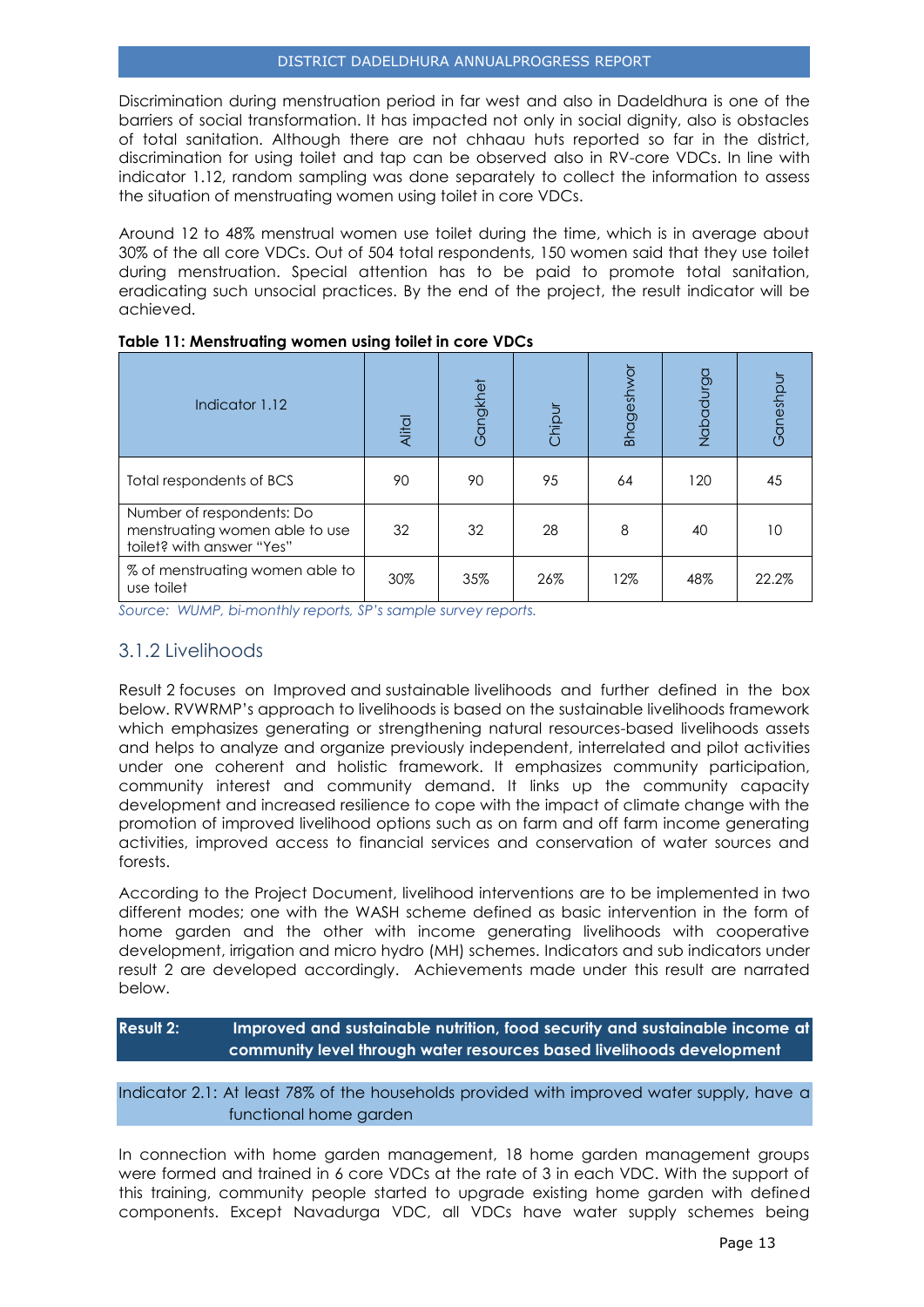implementation. With respect to the total beneficiary of water supply scheme, 45% to 95% beneficiary households have functional home garden with at least four major crops. VDC wise coverage of home garden management is narrated in the table 12.

| Indicator 2.1                                                         | Alital | Gangkhet | Chipur | Bhageshwor | Nabadurga                                        | Ganeshpur |
|-----------------------------------------------------------------------|--------|----------|--------|------------|--------------------------------------------------|-----------|
| Number of beneficiary<br>households of WS schemes                     | 83     | 98       | 117    | 133        | $\Omega$<br>(surveyed<br>but not<br>implemented) | 94        |
| Number of WS beneficiary<br>household with functional<br>home garden* | 75     | 80       | 60     | 60         | 76                                               | 89        |
| Number of people benefited<br>by Home Garden                          | 394    | 420      | 315    | 315        | 399                                              | 468       |
| % of WS beneficiary households<br>with functional home garden         | 90%    | 82%      | 51%    | 45%        | <b>NA</b>                                        | 95%       |

#### **Table 12: WS beneficiary households with functional home garden in core VDCs**

\* Home garden means the household having 4 major crops in the garden: vegetables, spices, fodder, fruits and productive at least 6 months.

#### Indicator 2.3: At least 50% of home garden training participants, TOTs and/or Lead Farmers are women

In connection with indicator 2.3, there is significant achievement made during the reporting year. Women's participation in home garden training, TOTs and/or Lead Farmer training is 56% to 95% as shown in the table below.

| Indicator 2.3                                                             | Alital                   | Gangkhet       | Chipur | <b>Bhageshwor</b> | Nabadurga | Ganeshpur |
|---------------------------------------------------------------------------|--------------------------|----------------|--------|-------------------|-----------|-----------|
| Number of participants in HG<br>training                                  | 81                       | 91             | 84     | 95                | 76        | 89        |
| Number of women participated<br>in HG training                            | 44                       | 83             | 72     | 89                | 60        | 86        |
| Number of participants in TOT                                             |                          | $\mathfrak{D}$ |        | $\mathcal{P}$     | $\Omega$  |           |
| Number of women participated<br>in TOT                                    |                          | $\mathfrak{D}$ |        | $\overline{2}$    | $\Omega$  | $\Omega$  |
| Number of participants in<br>Leader Farmer training                       | 6                        | 6              | 6      | 6                 | 6         | 6         |
| Number of women participated<br>in Leader Farmer training                 | $\overline{\mathcal{A}}$ | $\overline{2}$ | 5      | 4                 | 4         | 5         |
| % of women participation in HG                                            | 54%                      | 91%            | 86%    | 94%               | 79%       | 97%       |
| % of women participation in TOT                                           | 100%                     | 100%           | 100%   | 100%              | <b>NA</b> | $0\%$     |
| % of women participation in LF<br>training                                | 67%                      | 33%            | 83%    | 67%               | 67%       | 83%       |
| % of women participated in HG<br>and/or TOT and/or LF training<br>(total) | 56%                      | 88%            | 86%    | 92%               | 78%       | 95%       |

#### **Table 13: Women participation in HG, TOT and/or LF training in core VDCs**

Indicator 2.4: Dalit and other socially excluded groups have participated in home garden training at least to their representative proportion of community members.

Dalits and Janajatis are socially excluded groups as defined in indicator 2.4. The participation of Dalit and Janjati is not satisfactory like women's participation is ensured. As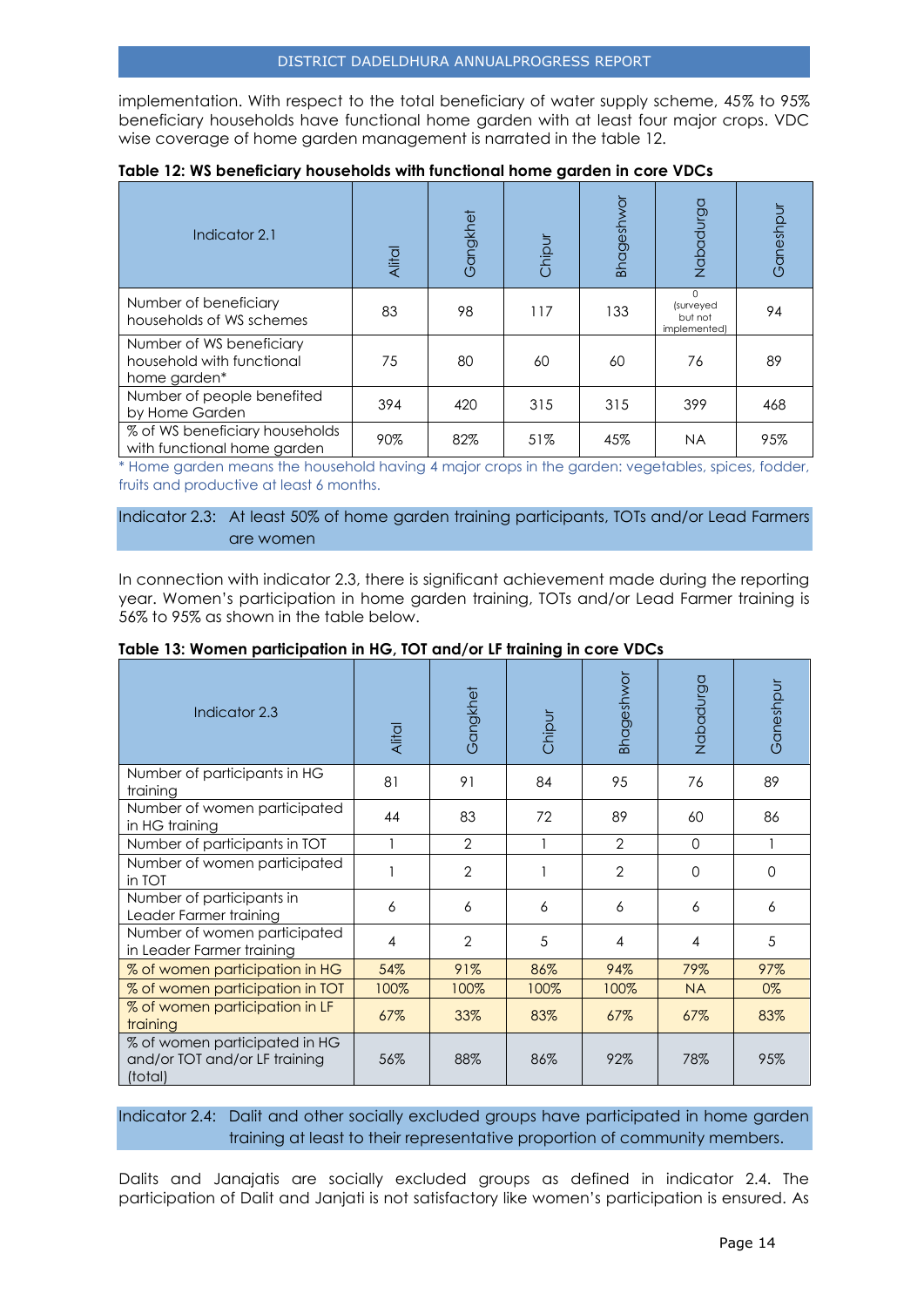the home garden coverage is little bit wider than the coverage of water supply, it is seen that home garden managing Dalit and Janjati households are more thank the water supply beneficiary like in Gankhet and Ganeshpur. But in other VDCs, proportionate participation still to be assured. The following table shows the information in this regard.

| Indicator 2.4                                              | <b>Alital</b> | Gangkhet       | Chipur      | <b>Bhageshwor</b> | Nabadurga | Ganeshpur      |
|------------------------------------------------------------|---------------|----------------|-------------|-------------------|-----------|----------------|
| Number of total WS beneficiary<br>Households               | 83            | 98             | 117         | 176               | <b>NA</b> | 94             |
| Number of Dalit HH                                         | 3             | $\overline{4}$ | 9           | 19                | <b>NA</b> | $\overline{7}$ |
| Number of Janajati HH                                      | 32            | 46             | $\mathbf 0$ | $\Omega$          | <b>NA</b> | $\mathbf 0$    |
| % of Dalit HH in the beneficiary<br>community              | 4%            | 4%             | 8%          | 11%               | <b>NA</b> | $7\%$          |
| % of Janajati HH in the<br>beneficiary community           | 39%           | 47%            | 0%          | 0%                | <b>NA</b> | $0\%$          |
| Number of participants in HG<br>training                   | 76            | 91             | 74          | 89                | 76        | 79             |
| Number of Dalit participants                               |               | 6              | 3           | $\overline{7}$    | 12        | 18             |
| Number of Janajati participants                            | 28            | 46             | $\Omega$    | $\Omega$          | $\Omega$  | $\Omega$       |
| % of Dalit participation in HG<br>training                 | $1\%$         | 7%             | 4%          | 8%                | 16%       | 23%            |
| % of Janajati participation in HG<br>training              | 37%           | 51%            | 0%          | 0%                | 0%        | $0\%$          |
| % Difference in proportionate<br>participation of Dalit    | $-3%$         | $+3%$          | $-4%$       | $-3%$             | 0%        | $+16%$         |
| % Difference in proportionate<br>participation of Janajati | $-2%$         | $+4%$          | 0%          | 0%                | 0%        | 0%             |

## **Table 14: Proportion of participants in Home garden training in core VDCs**

Indicator 2.5: 70% of irrigation scheme beneficiaries practicing double or triple cropping

As there is no irrigation scheme implemented during the year, this indicator is not applicable at this time.

#### **Table 15: Irrigation beneficiaries<sup>1</sup> practicing double or triple cropping in core VDCs**

| Indicator 2.5                                                                   | <b>Alital</b> | Gangkhet  | Chipur    | <b>Bhageshwor</b> | Nabadurga | Ganeshpur |
|---------------------------------------------------------------------------------|---------------|-----------|-----------|-------------------|-----------|-----------|
| Number of CI schemes                                                            | NA.           | <b>NA</b> | <b>NA</b> | <b>NA</b>         | <b>NA</b> | <b>NA</b> |
| Number of CI beneficiary HHs                                                    | NA.           | NA.       | <b>NA</b> | NA.               | NA.       | NA.       |
| Number of CI beneficiaries                                                      | NA.           | NA.       | <b>NA</b> | NA.               | NA.       | NA.       |
| Number of CI beneficiary HHs practicing<br>double or triple cropping            | <b>NA</b>     | <b>NA</b> | <b>NA</b> | <b>NA</b>         | NA.       | <b>NA</b> |
| Number of MIT schemes                                                           | NA.           | <b>NA</b> | <b>NA</b> | <b>NA</b>         | NA.       | NA.       |
| Number of MIT beneficiary HHs                                                   | <b>NA</b>     | <b>NA</b> | <b>NA</b> | <b>NA</b>         | NA.       | NA.       |
| Number of MIT beneficiaries                                                     | NA.           | <b>NA</b> | <b>NA</b> | <b>NA</b>         | <b>NA</b> | <b>NA</b> |
| Number of MIT beneficiary HHs practicing<br>double or triple cropping           | NA.           | NA.       | NA.       | NA.               | NA.       | <b>NA</b> |
| % of total irrigation beneficiary HHs practicing<br>double or triple cropping** | <b>NA</b>     | <b>NA</b> | <b>NA</b> | NA                | NA.       | <b>NA</b> |

\*\*Double or more crops could include cereals, vegetables and tuber-crops

l

<sup>1</sup> Irrigation beneficiaries practicing double or triple cropping would be counted only after 12 months from completion of irrigation schemes.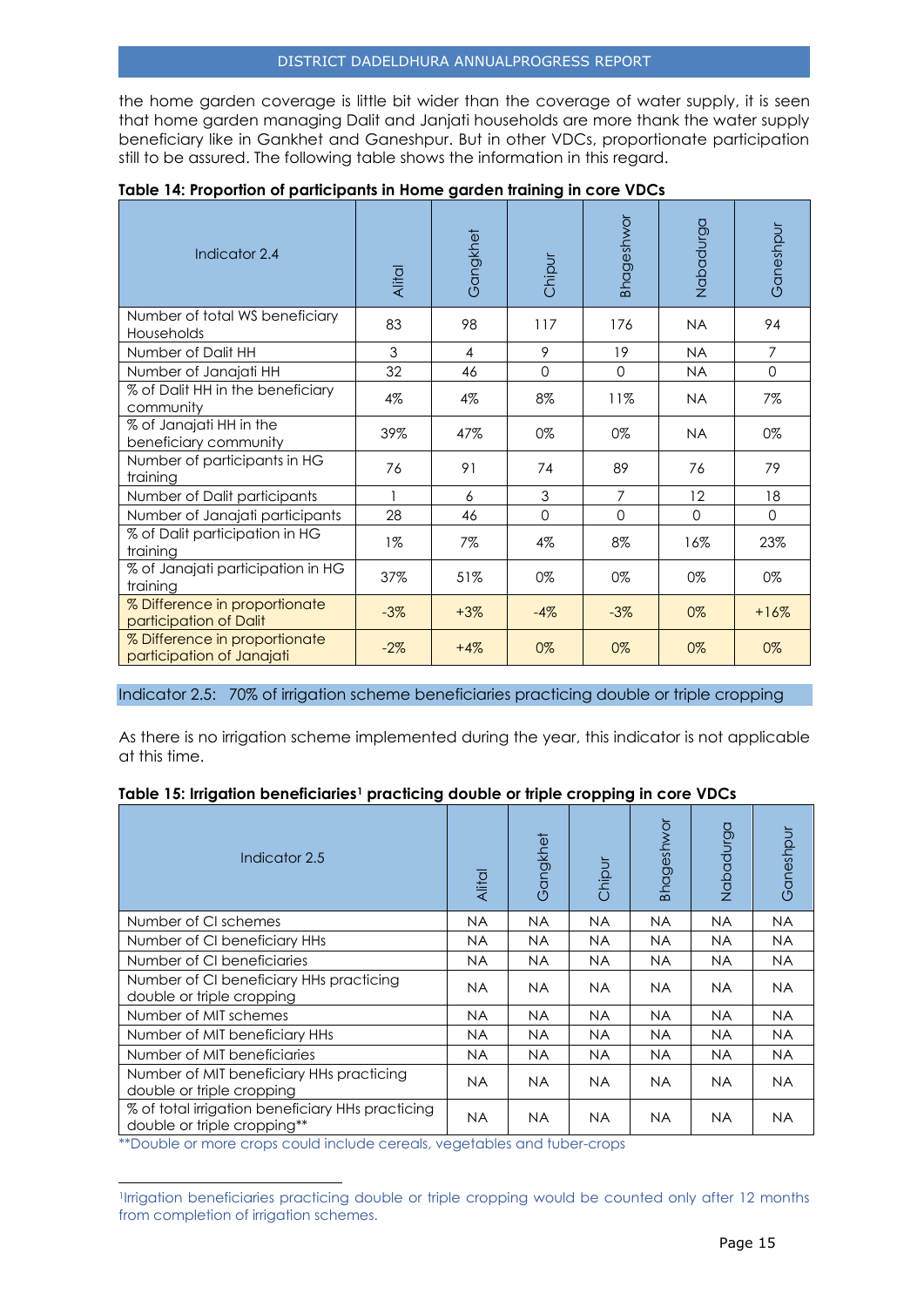Indicator 2.6: Estimated 50 000 beneficiaries receive irrigation support

As there is no irrigation scheme implemented during the year, this indicator is not applicable at this time.

Indicator 2.7: At least 50% of the energy generated by micro-hydro schemes is utilized and paid

As there is no irrigation scheme implemented during the year, this indicator is not applicable at this time.

| Indicator 2.7                           | Alital    | Gangkhet  | Chipur    | Bhageshwor | Nabadurga | Ganeshpur |
|-----------------------------------------|-----------|-----------|-----------|------------|-----------|-----------|
| Number of Energy schemes                | <b>NA</b> | <b>NA</b> | <b>NA</b> | <b>NA</b>  | <b>NA</b> | <b>NA</b> |
| Number of energy schemes<br>through MUS | <b>NA</b> | <b>NA</b> | <b>NA</b> | <b>NA</b>  | <b>NA</b> | <b>NA</b> |
| Total energy produced (KWH)             | <b>NA</b> | <b>NA</b> | <b>NA</b> | <b>NA</b>  | <b>NA</b> | <b>NA</b> |
| Total energy utilized (KWH)             | <b>NA</b> | <b>NA</b> | <b>NA</b> | <b>NA</b>  | <b>NA</b> | <b>NA</b> |
| Total revenue collected                 | <b>NA</b> | <b>NA</b> | <b>NA</b> | <b>NA</b>  | <b>NA</b> | <b>NA</b> |
| % of energy utilized and paid           | <b>NA</b> | <b>NA</b> | <b>NA</b> | <b>NA</b>  | <b>NA</b> | <b>NA</b> |

#### **Table 16: Energy generation and utilization with revenue in core VDCs**

Indicator 2.9: At least 90% of UCs for the Project- supported micro-hydro schemes are active and able to maintain service level as verified by presence of a paid maintenance worker, public audit at least once a year and an affiliation with cooperatives to accumulate its capital

As there is no micro-hydro scheme implemented during the year, this indicator is not applicable at this time.

|  |  |  |  | Table 17: Active Micro-hydro UCs with capacity to maintain service level in core VDCs |  |  |
|--|--|--|--|---------------------------------------------------------------------------------------|--|--|
|  |  |  |  |                                                                                       |  |  |

| Indicator 2.7                                                                                                                                             | Alital    | Gangkhet  | Chipur    | <b>Bhageshwor</b> | Nabadurga | Ganeshpur |
|-----------------------------------------------------------------------------------------------------------------------------------------------------------|-----------|-----------|-----------|-------------------|-----------|-----------|
| Number of Micro-hydro schemes<br>(including MUS with MHP)                                                                                                 | <b>NA</b> | NA.       | <b>NA</b> | NA.               | NA.       | NA.       |
| Paid maintenance worker                                                                                                                                   | <b>NA</b> | NA.       | <b>NA</b> | <b>NA</b>         | <b>NA</b> | NA.       |
| Public audit at least once a year                                                                                                                         | NA.       | NA.       | <b>NA</b> | NA.               | NA.       | NA.       |
| Affiliated with cooperatives                                                                                                                              | <b>NA</b> | NA.       | <b>NA</b> | NA.               | NA.       | <b>NA</b> |
| Number of schemes having<br>composition: paid maintenance<br>worker +<br>conducted public audit at least<br>once a year +<br>affiliated with cooperatives | <b>NA</b> | <b>NA</b> | <b>NA</b> | <b>NA</b>         | <b>NA</b> | NA.       |
| % of MHP UCs: active and able<br>to maintain service level                                                                                                | <b>NA</b> | NA.       | <b>NA</b> | <b>NA</b>         | NA.       | <b>NA</b> |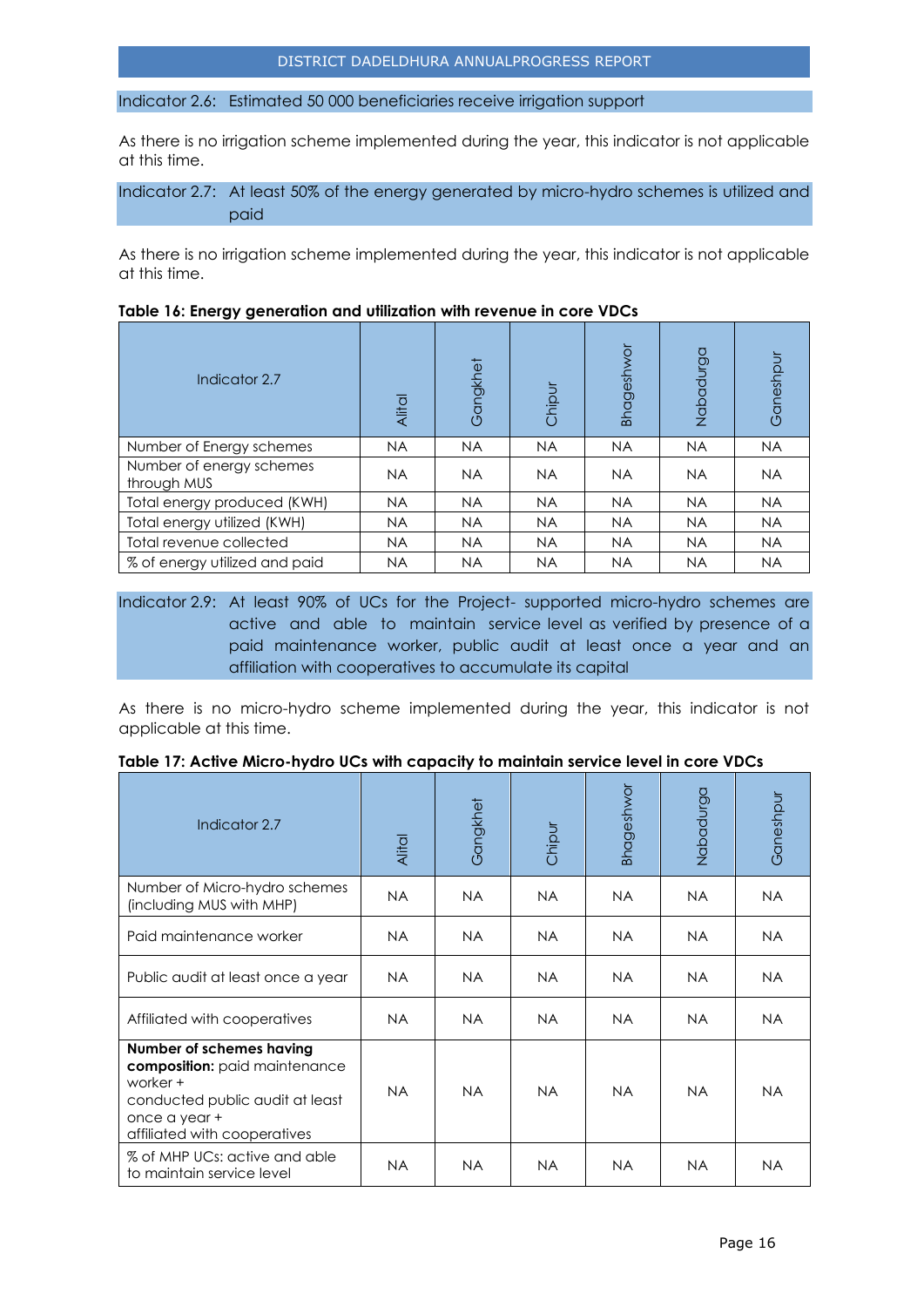#### Indicator 2.10: At least 12 000 families trained in income generating activities

Income generation is the back bone of livelihoods promotion. In the base year, there are no more activities performed except, multipurpose nurseries training & management support and poly-house demonstration. From these two activities 16 households will benefit.

| Type of Income***<br><b>Generating Training</b> | <b>Number</b><br>of VDC<br>involved | Women<br>participants | <b>Dalit</b><br>participants | Janajati<br>Participants | Other<br>participants | Total<br>Participants |
|-------------------------------------------------|-------------------------------------|-----------------------|------------------------------|--------------------------|-----------------------|-----------------------|
| MPN nursery                                     |                                     |                       |                              |                          |                       | 12                    |
| Poly-house                                      |                                     |                       |                              |                          |                       |                       |
| Total                                           |                                     |                       |                              |                          |                       | 16                    |

#### **Table 18: Detail of participation in Income Generating Activities**

\*\*\* Note: Agro-vets, LRPs, Leader Farmers, Small Enterprises. This should also include all commercial farmers having been trained.

#### Indicator 2.11: At least 50% women in the leadership posts of project supported cooperatives

Although there are no cooperatives supported yet in phase III core VDCs, the status of phase II cooperatives is narrated below. The table 19 shows that there are 4 cooperatives in total, of which 2 are female cooperatives and 2 are mixed. Among mixed cooperatives, Shirsha Cooperative does not have 50% participation of women in leadership post. Dalit participation is more than the Dalit shareholder's proportion to the total shareholders, however there no Janajati in leadership post even 11% shareholders are Janajati in the cooperative. Similarly in Rupal, Dalit participation is less in leadership posts than the proportion of shareholders. Janjati participation is good; it is more than the shareholder's proportion. Mastamandu has good GESI figures where Belapur has very poor participation of Dalit in key posts. There are 44% Dalit as shareholders in Belapur, but in leadership posts there are only 12.50% participated. More effort is needed to streamline the social inclusion prospect in Belapur cooperative. Detailed information in this regard is given in the table below.

| Indicator 2.11                               | Shirsha  | Mastamandu | Rupal          | Belapur        |
|----------------------------------------------|----------|------------|----------------|----------------|
| Total leadership position of<br>cooperatives | 19       | 16         | 16             | 16             |
| Female leadership position                   | 7        | 16         | 8              | 16             |
| Dalit leadership position                    | 3        | 5          | $\overline{2}$ | $\overline{2}$ |
| Janajati leadership position                 | $\Omega$ | 0          |                | 0              |
| % Female leadership position                 | 36.8%    | 100%       | 50%            | 100%           |
| % Dalit leadership position                  | 15.7%    | 31.2%      | 12.2%          | 12.5%          |
| % Janajati leadership position               | 0%       | 0%         | 6.2%           | 0%             |

#### **Table 19: Composition of leadership<sup>2</sup> posts of project supported cooperatives (Phase II Cooperatives)**

l

<sup>2</sup>Leadership position includes: Board of directors, Managers (not Assistant Manager), Account Committee.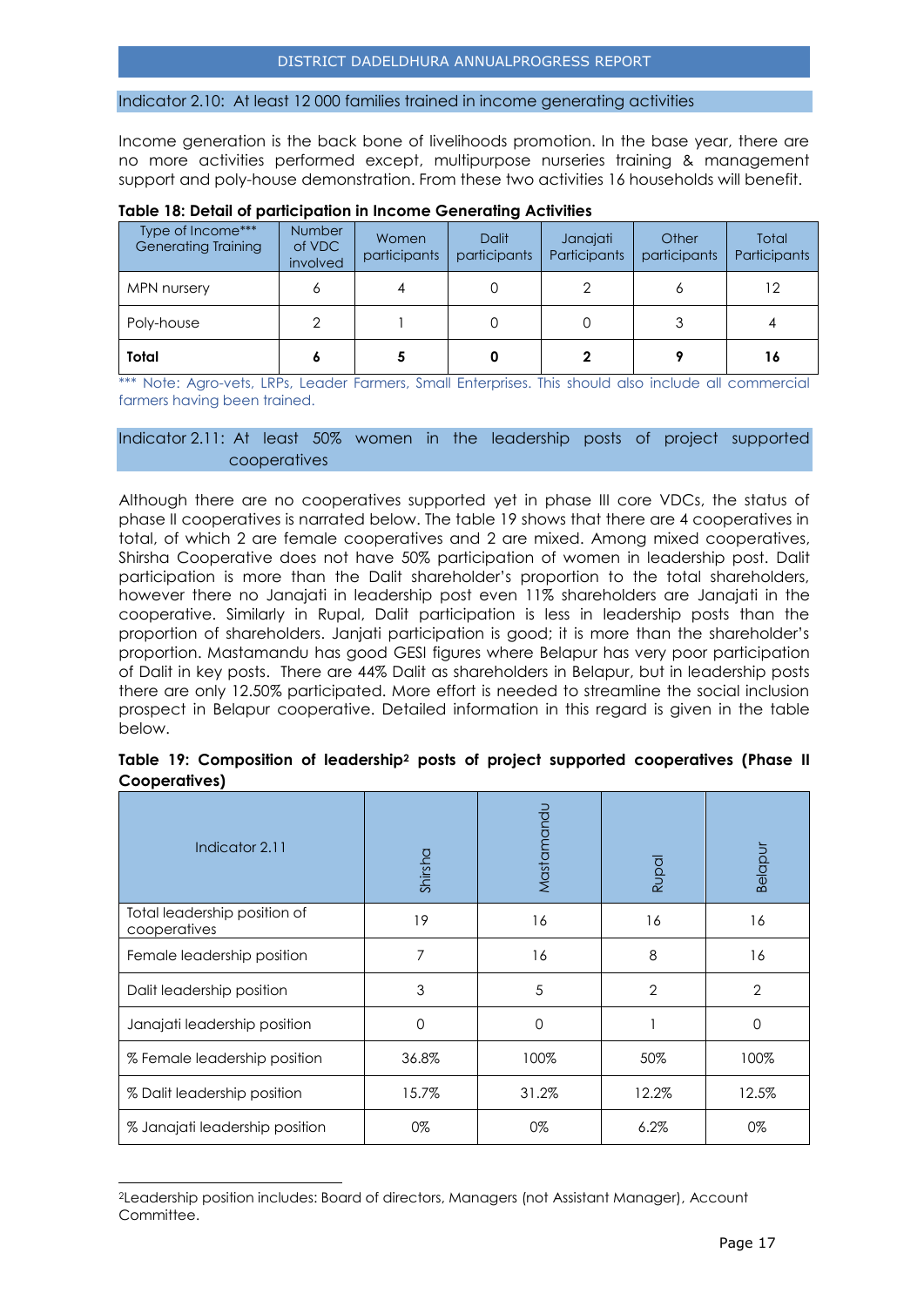#### DISTRICT DADELDHURA ANNUALPROGRESS REPORT

Indicator 2.12: 90% of developed cooperatives shall achieve operational self-sufficiency, which should be greater than 110%.

Based on the closing reports of phase II cooperatives, operation self-sufficiency percentage of Shirsha, Mastamandu and Belapur is satisfactory. Rupal cooperative has only 99% operational self-sufficiency, which is below than the minimum value.

|               |  | Table 20: Operational self-sufficiency of project supported cooperatives (Phase II |  |  |  |
|---------------|--|------------------------------------------------------------------------------------|--|--|--|
| Cooperatives) |  |                                                                                    |  |  |  |

| Name of cooperative                                                               | Interest<br>Income (in<br>NPR)<br>(A) | Operational<br>Cost (in NPR)<br>(B) | Interest<br>Paid (in<br>NPR)<br>(C) | Loan Loss<br>Provision (in<br>NPR)<br>(D) | Operational<br>Self<br>Sufficiency<br>(OSS)3<br>(in %) |
|-----------------------------------------------------------------------------------|---------------------------------------|-------------------------------------|-------------------------------------|-------------------------------------------|--------------------------------------------------------|
| Sirsha Sana Kisan<br>Agriculture Cooperative<br>Ltd (SSKACL)                      | 3,372,972                             | 768,640                             | 1,556,900                           | 117,845                                   | 138                                                    |
| Saypatri Mahila Sana<br>Kisan Krishan Agriculture<br>Cooperative Ltd<br>(SMSKACL) | 324,809                               | 133,881                             | 111,820                             | 14.686                                    | 125                                                    |
| Lekbesi Krishi Sahakari<br>Sanstha Ltd                                            | 288,174                               | 155,843                             | 114,618                             | 19,580                                    | 99                                                     |
| Belapur Mahila Bikash<br>Krishi Sahakari Sanstha<br>Ltd                           | 110,024                               | 68,733                              | 29,878                              | ∩                                         | 112                                                    |

Indicator 2.13: Estimated 40 000 cooperative members

Total numbers of shareholders in all phase II cooperatives are 3671. Female shareholders of all four cooperatives are 70%. This is due to being 2 female cooperatives. Dalit shareholders are 20% and Janajati are only 4%. Details are given below in the table 21.

|               |  |  |  | Table 21: Composition of shareholders of project supported cooperatives (Phase II |  |
|---------------|--|--|--|-----------------------------------------------------------------------------------|--|
| Cooperatives) |  |  |  |                                                                                   |  |

| Name of cooperative                                                  | Total               |          | Shareholders by sex | Shareholders by ethnicity |          |               |  |
|----------------------------------------------------------------------|---------------------|----------|---------------------|---------------------------|----------|---------------|--|
|                                                                      | <b>Shareholders</b> | Male     | Female              | <b>Dalit</b>              | Janajati | <b>Others</b> |  |
| Sirsha Sana Kisan                                                    |                     |          |                     |                           |          |               |  |
| Agriculture Cooperative<br>Ltd (SSKACL)                              | 2.084               | 936      | 1,148               | 269                       | 131      | 1,684         |  |
| Saypatri Mahila Sana<br>Kisan Krishan Agriculture<br>Cooperative Ltd |                     |          |                     |                           |          |               |  |
| (SMSKACL)                                                            | 638                 | $\Omega$ | 638                 | 159                       | 0        | 479           |  |
| Lekbesi Krishi Sahakari<br>Sanstha Ltd                               | 393                 | 176      | 217                 | 60                        | 20       | 313           |  |
| Belapur Mahila Bikash<br>Krishi Sahakari Sanstha                     |                     |          |                     |                           |          |               |  |
| Ltd                                                                  | 556                 | $\Omega$ | 556                 | 245                       | 0        | 311           |  |
| Total                                                                | 3.671               | 1,112    | 2,559               | 733                       | 151      | 2,787         |  |
| %                                                                    | 100%                | 30%      | 70%                 | 20%                       | 4%       | 76%           |  |

l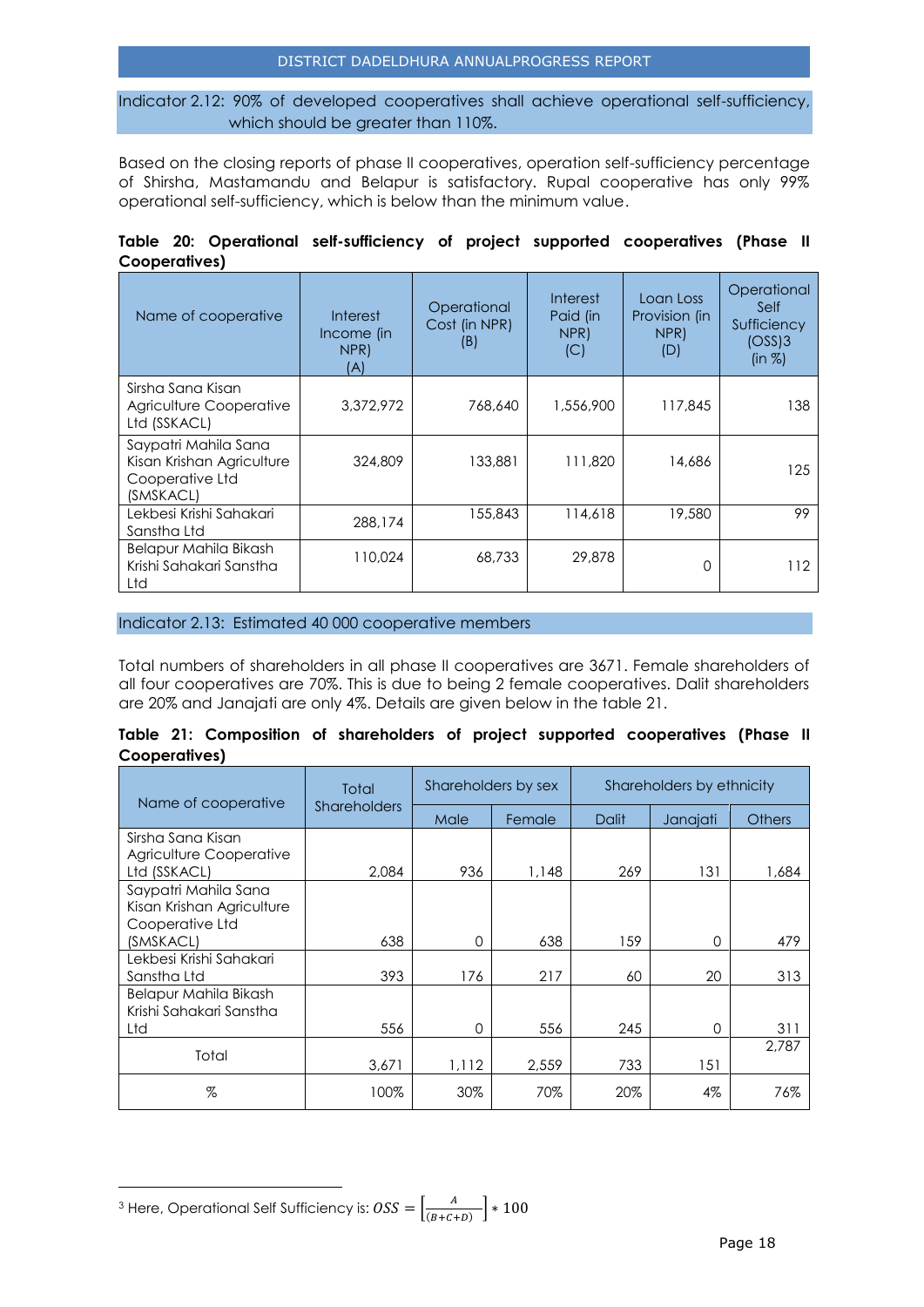# <span id="page-19-0"></span>3.1.3 Institutional Capacity Building

The Project has provision and framework for capacity building at the national and provincial level, district level and community level that can be used organizing trainings as needs arise as well as to participate in capacity building measures within the sector development efforts. In this line result is set out and indicators are developed accordingly.

The need based capacity building trainings, campaigns and exposures have been organized by the project at different level to strengthen the capacity and increase efficiency, effectiveness, and develop ownership among different stakeholders and beneficiaries towards integrated water resource management

## **Result 3: GoN institutional capacity to continue integrated water resources planning and support communities in implementing and maintaining WASH and livelihood activities**

## Indicator 3.1: Policy Advocacy approach approved and dissemination program prepared to ensure that RVWRMPs experiences are reflected in provincial and national policy planning

RVWRMP phase III is started from 1 March 2016. Project's inception period has just been over. In line with the project document, some guidelines are still to be finalized. The project implementing strategy will go ahead as guided by the developed and approved guidelines. So the indicator 3.1 cannot be measure in base year of the project. However, national WUMP guidelines has been developed and indorsed in government system during phase II. Similarly, sharing and coordinating the lesion learned from phase I & II with concerned authorities, home garden management concept is internalized by the department of agriculture and being implemented by DADO in the district.

#### Indicator 3.2: National and Provincial authorities in WASH, agriculture and small industries sectors informed on RVWRMP experiences

Regarding the result indicator 3.2, there is no so significant progress made in the district during reporting period. However, during fifth year of phase II, department of water supply and sewerage was coordinated for assessment of functionality status of water supply schemes, household sanitation and institutional sanitation through akvoflow mobile application survey. In close coordination and collaboration with RMSO and WSSDO, it has been done completely in Dadeldhura and replicated to other districts as well. This practice should be continued in phase III with the aim of full coverage of the districts.

Indicator 3.3: Ownership strengthened, as demonstrated by minimum 1% contribution to scheme costs by DDC or corresponding future body

Contribution from District Development Committee, Dadeldhura was remained wonderful during phase II. This practice has been continuing in phase III. The contribution percentage

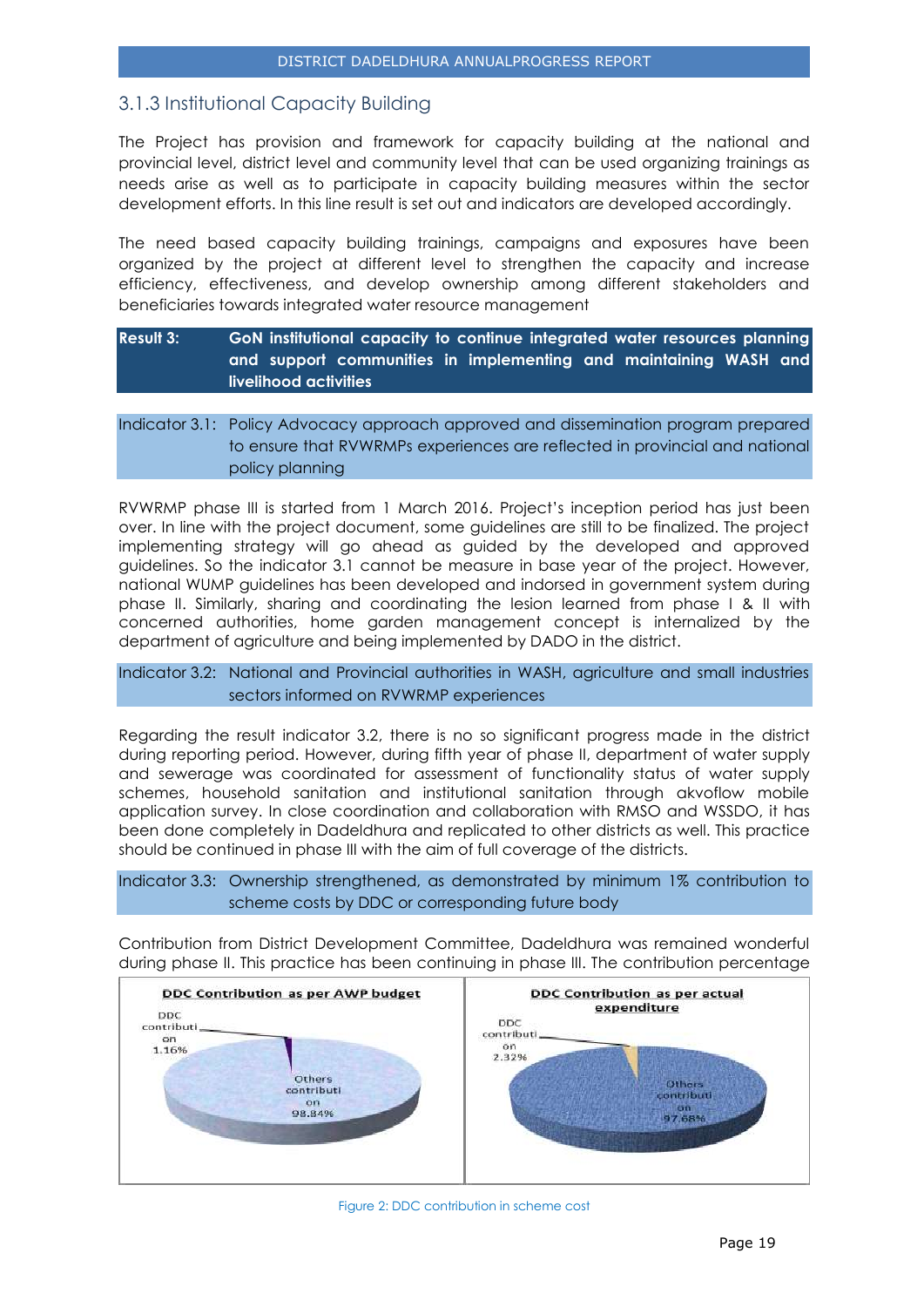of FY 2072/73 by DDC was about 1.16% of total budget as in AWP and 2.32% of actual expenditure of scheme cost. Total amount as budgeted was expended.

This is the result of well coordinating orientation on the RVWRMP PIG provisions and district performance evaluation funding based system. DDC Dadeldhura always put matching fund with first priority among the other projects/programmes under DDC.

## Indicator 3.4: Necessary technical and administrative support is provided without delays by DTO, DADO and other relevant offices, as verified by at least 10 annual DMC meetings in each Project district

The District Management Committees (DMCs) are responsible for planning, administration

and management of all the Project activities in the districts. The DMC will meet at least once a month to review the progress of Project activities in the district and discuss other relevant matters. For Phase III, the composition of the DMCs will incorporate also the key district line agencies that are active in livelihood development, watershed protection and postconstruction support activities.



In Dadeldhura district, there are



regular DMC meetings comprising at least one in a month. There are 20 meetings held during the reporting year as shown in following figure.

Technical, administrative and other kind of support from DMC officials is remarked as very effective and efficient. Their contribution to implement project activities applying project guidelines was in in time as per the need.

#### Indicator 3.5: At least 80% of the annual budget allocated by CSIDB and DADO for joint LH activities in the Project VDCs has been utilized

The collaboration with MOUs partners for livelihoods activities at district level is outstanding and highly synergetic. The series of collective efforts have been done so far together at district and field level during the reporting year and it will be continued in the next year as well. As there was no plan regarding micro enterprise establishment in very first year of phase III, the collaboration with CSIDB is missing. The joint programmes that have been completed during reporting period as presented below in the table 22.

|               |  |  |  | Table 22: LH activities conducted through coordination / collaboration with CSIDB/ |  |
|---------------|--|--|--|------------------------------------------------------------------------------------|--|
| DADO/DFO/DLSO |  |  |  |                                                                                    |  |

| Name of activities                       | Number of<br><b>RVWRMP</b><br>working<br><b>VDCs</b><br>involved | Supporting<br>agency<br>(CSIDE /<br>DADO)/<br>DFO/DLSO | Total<br>allocated<br><b>Budget for</b><br>Joint LH<br>activities | Actual<br>utilized<br>amount | % utilized<br>against<br>planned |
|------------------------------------------|------------------------------------------------------------------|--------------------------------------------------------|-------------------------------------------------------------------|------------------------------|----------------------------------|
| Home Garden<br>Management Training       | 6                                                                | <b>DADO</b>                                            | 24,000                                                            | 24,000                       | 100%                             |
| Leader Farmer Training                   | 6                                                                | <b>DADO</b>                                            | 25,000                                                            | 25,000                       | 100%                             |
| Multi-Purpose Nursery<br><b>Training</b> | 6                                                                | <b>DFO</b>                                             | 12,000                                                            | 12,000                       | 100%                             |
| Multi-Purpose Nursery<br>Training        | 6                                                                | <b>DLSO</b>                                            | 15,000                                                            | 15,000                       | 100%                             |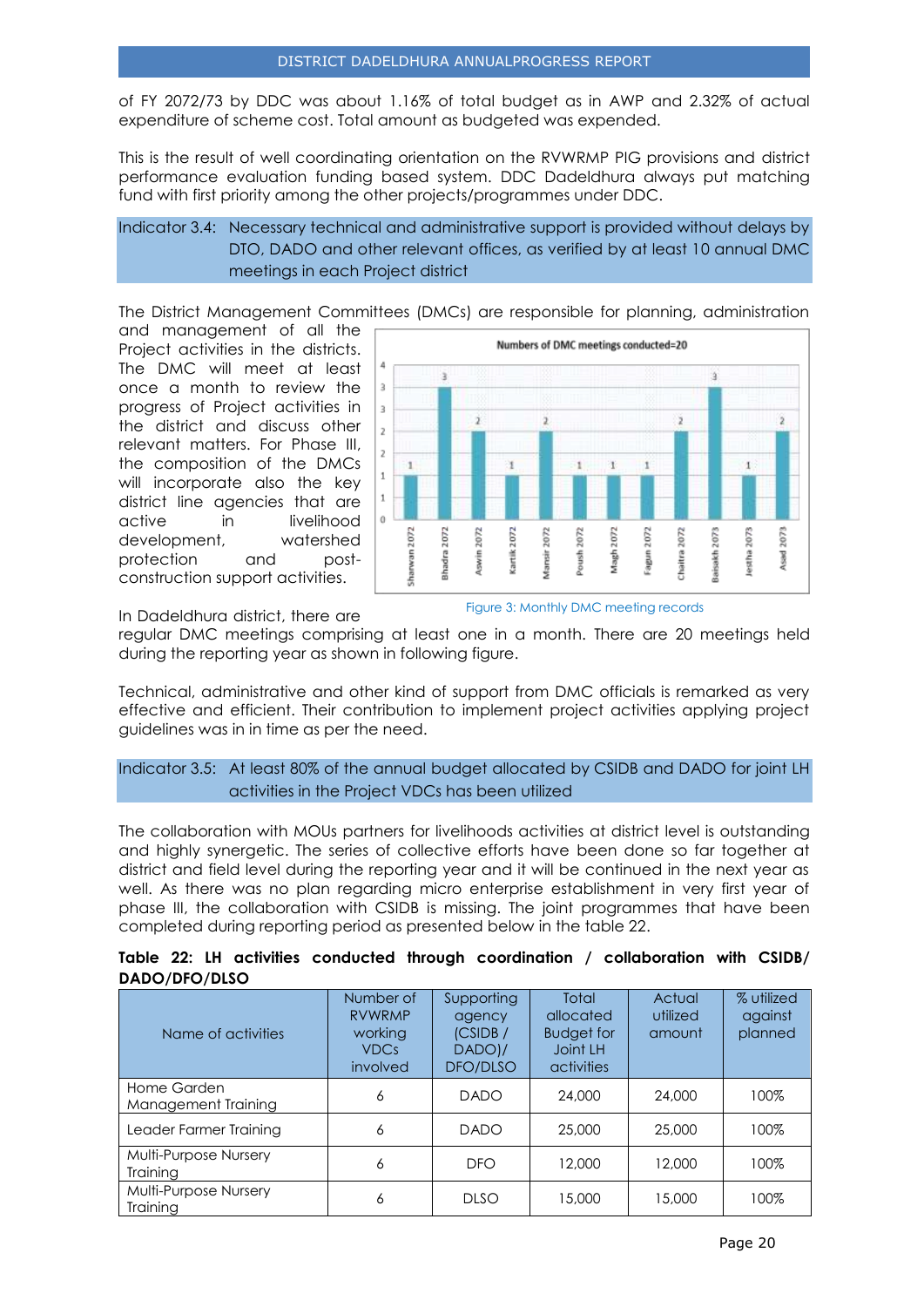| Advance Level Livelihoods<br>(Poly-house intervention) | <b>DADO</b> | 12,000 | 12,000 | $00\%$ |
|--------------------------------------------------------|-------------|--------|--------|--------|
| Total                                                  |             | 88,000 | 88,000 | '00%   |

#### Indicator 3.6: At least 85% of DWRDF funds are expended against the budget

The allocated budget as per the work plan is NPR.30, 645,065.69 and released budget is NPR 30,572,907.61. Total budget expensed is NPR. 24,009,730.12that is 78.16% of allocation and 78.53% of released budget. The expenditure made in the district is published in local newspapers. Budget released and utilized budget with current status of DWRDF funds is presented below in table 23. There is no any DWRDF funds related issues faced during the reporting period.

Due to some social conflicts in a big water supply scheme named Navadurga Belapur water supply scheme, agreement could not be made for implementation and that has resulted less expenditure in capital budget.

#### **Table 23: Utilization of DWRDF**

| <b>Budget heading</b> | <b>Budget</b><br>(Released) | Expenditure   | % expenditure against<br>budget |
|-----------------------|-----------------------------|---------------|---------------------------------|
| Capital               | 19,233,002.61               | 13,576,009.00 | 70.59%                          |
| Recurrent             | 11,339,905.00               | 10,433,721.12 | 92.01%                          |
| Total                 | 30,572,907.61               | 24,009,730.12 | 78.53%                          |

#### Indicator 3.7: Project schemes' status updated annually in all Project DDCs, and data on WUMP reports and baseline are updated

Water use master plans are recorded in DIDC/DDC, Dadeldhura. As the reporting year is base year of phase III, system as mentioned in indicator 3.7 to be established with the relevant capacity building of concerned officials.

#### Indicator 3.8: 100 New WUMPS prepared

DDC Dadeldhura has selected 4 VDC named Bagarkot, Samaijee, Bhadrapur and Ajayameru for WUMP preparation in Dadeldhura. Bagarkot and Samaijee are taken for FY 2072/73 and remaining two VDCs will be taken for FY 2073/74. In this line WUMP preparation work of Bagarkot and Samaijee is under progress.

#### Indicator 3.9: VDC ownership strengthened as demonstrated by minimum 6% contribution to scheme costs by VDC

There are 10 water supply, 1 MUS, and 1 school latrine scheme implemented in FY 2072/73.

Because of the late agreement due to the transitional period of phase II and III, no scheme is IPC status. All schemes are in IPO status. As per the total cost of the schemes stated in agreement, contribution status was guided by the phase II PIG as it was provisioned by the project. Following figure reflects the contribution sharing of total schemes cost.

VDCs are supposed to disburse committed amount based on the approved measurement books of the scheme. Due to delaying in transportation of non-local materials, no measurement books were prepared. So, some of



Figure 4: Contribution Sharing Status as per Cost Estimate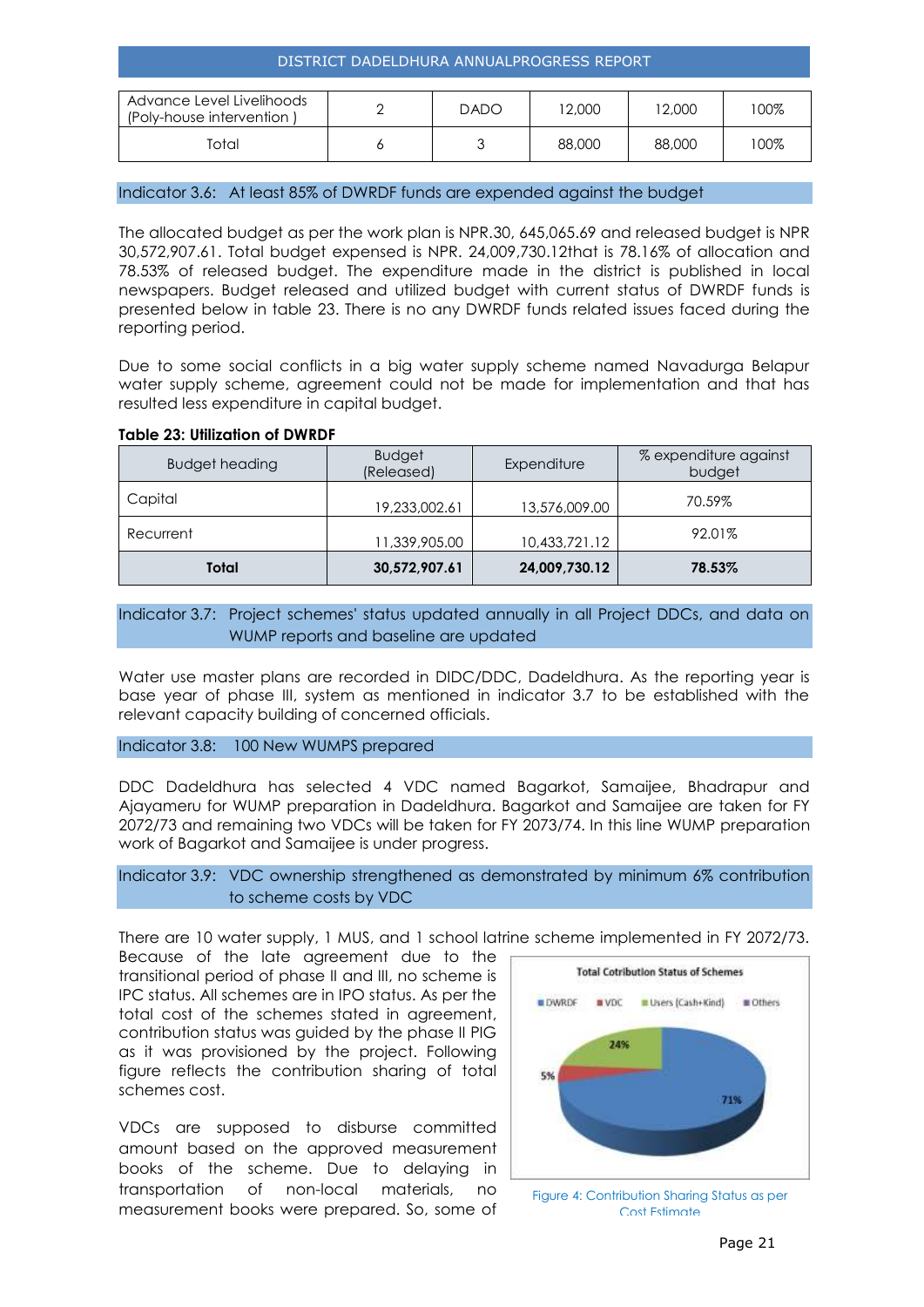the VDCs could not disbursed the agreed amount at the end of fiscal year. VDCs will release the committed amount in next fiscal year as the schemes are carried over. Actual disbursed amount of VDC to the schemes are presented below in the table 24.

| Table 24: VDC contribution on total actual investment |  |  |  |  |
|-------------------------------------------------------|--|--|--|--|
|-------------------------------------------------------|--|--|--|--|

| Indicator 3.9                                       | Alital    | ngkhet    | hipur     | $\overline{C}$<br>agesh<br>묻 | pp.<br>₫<br>Nabc | iuse     |
|-----------------------------------------------------|-----------|-----------|-----------|------------------------------|------------------|----------|
| Total actual expenditure in                         |           |           |           |                              |                  |          |
| investment cost                                     | 2,834,760 | 2,686,940 | 2,773,587 | 3,863,036                    |                  | ,417,686 |
| <b>VDC</b> contribution                             |           |           | 200,000   | 70,000                       |                  | 225,452  |
| % of VDC contribution against<br>actual expenditure | 0%        | 0%        | 7.2%      | $1.8\%$                      |                  | 15.9%    |

*Note: As all the scheme under investment budget are on-going and carried over in FY 073/74, committed VDC contribution for the scheme as mentioned in agreement will be disbursed in FY 073/74.*

# <span id="page-22-0"></span>**3.2 Highlights of Physical Achievements**

# <span id="page-22-1"></span>3.2.1 Drinking Water Supply

The drinking water supply is the first priority sector of the WUMPs of all VDCs. Based on the WUMPs priority, the water supply schemes were selected, endorsed from VDC and DDC council and were implemented in reporting fiscal year. During the year, a total of 10 water supply schemes. As phase III launched from March 2016, scheme agreement was made delayed. In addition, due to the scarcity of materials in the market, procurement took about 2 months. So the physical progress of the scheme is not very high. Construction work of the schemes is rapidly going on. All the schemes are in IPO status. As of the end of Asad 2073, the total progress of the schemes in average was about 30-40%. All the schemes will be completed constructed in next fiscal year and 525 household will have access to improved water supply systems.

The step by step approaches has been adopted that includes social mobilizations, institutional development, capacity building, detailed participatory planning, technical survey and design, prepare estimate of the cost and CAP before implementation phase. The water user committee (WUC) has been set up and shared their contribution in both investment and O&M funds as per the contribution pattern.

# <span id="page-22-2"></span>3.2.2 Sanitation and Hygiene

Dadeldhura had been declared as  $15<sup>th</sup>$  open defecation free district in Nepal. The sanitation and hygiene promotion activities are stepping up towards total sanitation. District has drafted total sanitation strategic plan at the end of FY 072/073. And gradually VDCs will also prepare VDC level total sanitation strategic plan adopting the district plan. Some activities regarding awareness raising and triggering creation for total promotion are going on as regular campaigns. One day workshops on total sanitation were conducted in each VDCs. Celebration of national and international days regarding the sanitation promotion also adds value to keep on the total sanitation situation.

In order to provide improved access to school sanitation one school latrine support scheme was supported to Bhageshwor VDC. Fifty percentage of construction work has been completed as of the end of Asad 2073. There will be 334 students and 13 teachers getting improved sanitation facility from the school latrine.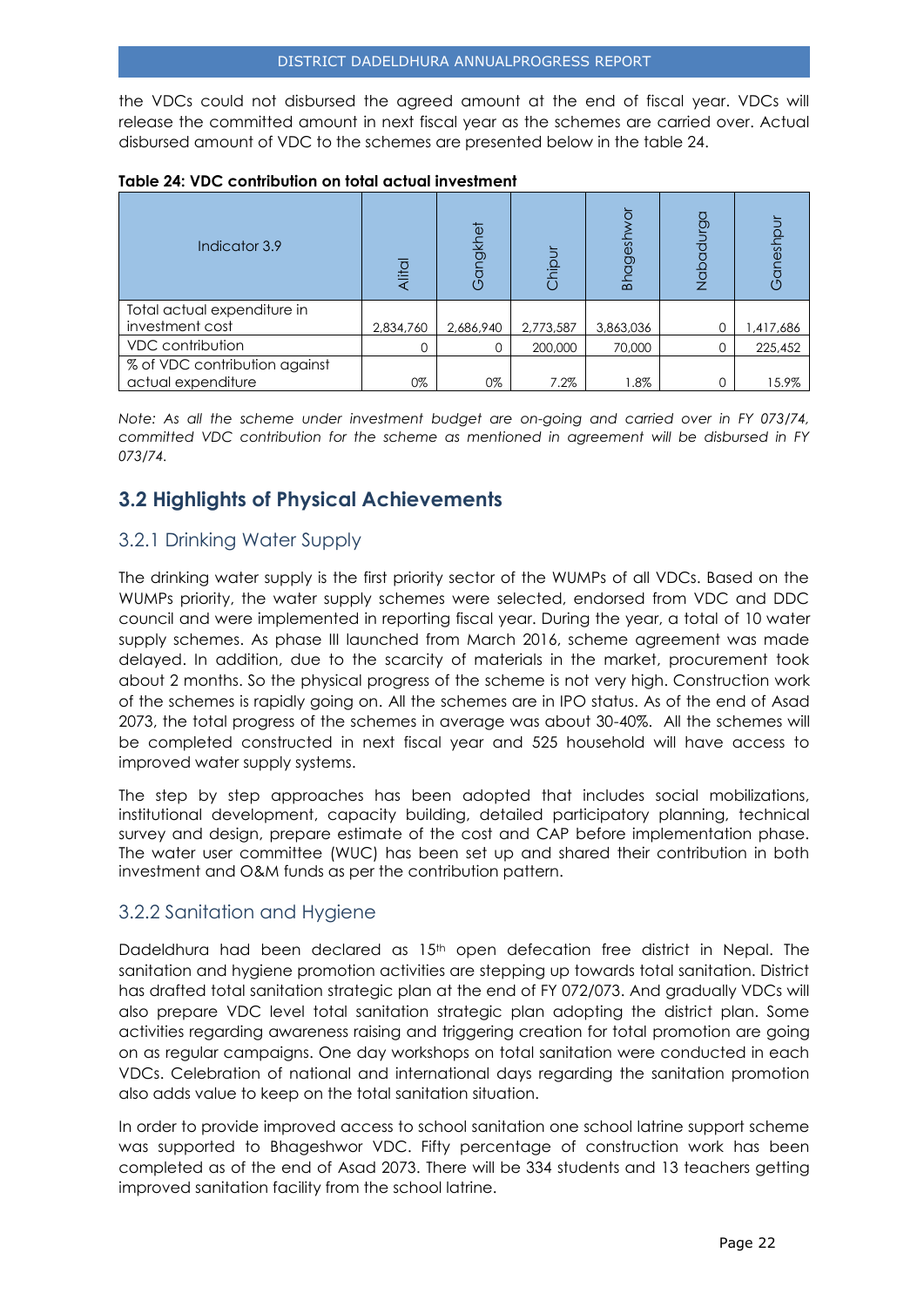The integration of the washing platforms and utensil drying racks in home garden management as well as awareness raising on hand washing practices has been widely communicated at local level under hygienic behavioral changes. Other sanitation and hygiene promotional activities included mass campaigning and special sessions aimed at specific target groups, such as students, teachers, and women groups has been carried out.

# <span id="page-23-0"></span>3.2.3 Cooperatives and Micro Finance Institutions

Cooperatives are autonomous association of persons united voluntarily to meet their common economic, social and cultural needs and aspirations through a jointly owned democratically controlled enterprise. Cooperatives play a crucial role in promoting values of self-reliance, good governance, equity and transparency. They are owned and controlled by members in a democratic manner. Active participation of all the members is ensured without any kind of social, racial, political, gender or religious discrimination.

Multipurpose and agriculture cooperatives are in operation in phase II VDCs named Sirsha, Mastamandu , Rupal and Belapur. These cooperatives are providing micro-finance services to altogether 3671 shareholders for on-farm and off-farm level activities like vegetable farming, petty shop, goat farming, buffalo farming, carpentry, poultry farming, pig farming, fruits farming, etc. Similarly, a total number of 313 COs and others groups affiliated with cooperative are providing micro-finance support to their members for different income generating activities.

There are no RVWRMP supported cooperatives in phase III VDCs. Assessment of existing cooperatives in Bhageshwor, Gankhet and Chipur VDCs was done and found poor performance in terms of activeness. After making assessment of functional status of existing cooperative in rest of the VDCs, sensitization workshop on cooperative development should be conducted in each VDC for further way out.

## <span id="page-23-1"></span>3.2.4 Home Gardens

The Home Garden (HG) is the basic intervention combined with all drinking water schemes. At least 80% of households involved in the project core VDCs will have functional HGs covering at least seasonal vegetables, spices, fodder and fruits. The purposes of the home gardening training and demonstration gardens that get planted are to give the participants a win—so that they will be encouraged to plant again the following year. Even if they plant only one bed 1 meter by 4 meters, they should be able to get positive, delicious, nutritious results. The idea of starting a home garden might seem overwhelming. According to rural people's perspective, it is time investment and perceives costs. This is because, they haven't sufficient know-how: what to plant, how to plant, and how to develop and care for a garden. However, the positive benefits make it worthwhile enabling community members in gardening for nutrition and income.

In Dadeldhura, 18 home garden management groups were formed and trained in 6 core VDCs at the rate of 3 in each VDC. With the support of this training, community people started to upgrade existing home garden with defined components. Except Navadurga VDC, all VDCs have water supply schemes being implementation. With respect to the total beneficiary of water supply scheme, 45% to 95% beneficiary households have functional home garden with at least four major crops.

## <span id="page-23-2"></span>3.2.5 Measures for Livelihoods Promotion

RVWRMP's approach to livelihoods is based on the sustainable livelihoods framework which emphasizes generating or strengthening natural resources-based livelihoods assets and helps to analyze and organize previously independent, interrelated and pilot activities under one coherent and holistic framework. It emphasizes community participation, community interest and community demand. It links up the community capacity development and increased resilience to cope with the impact of climate change with the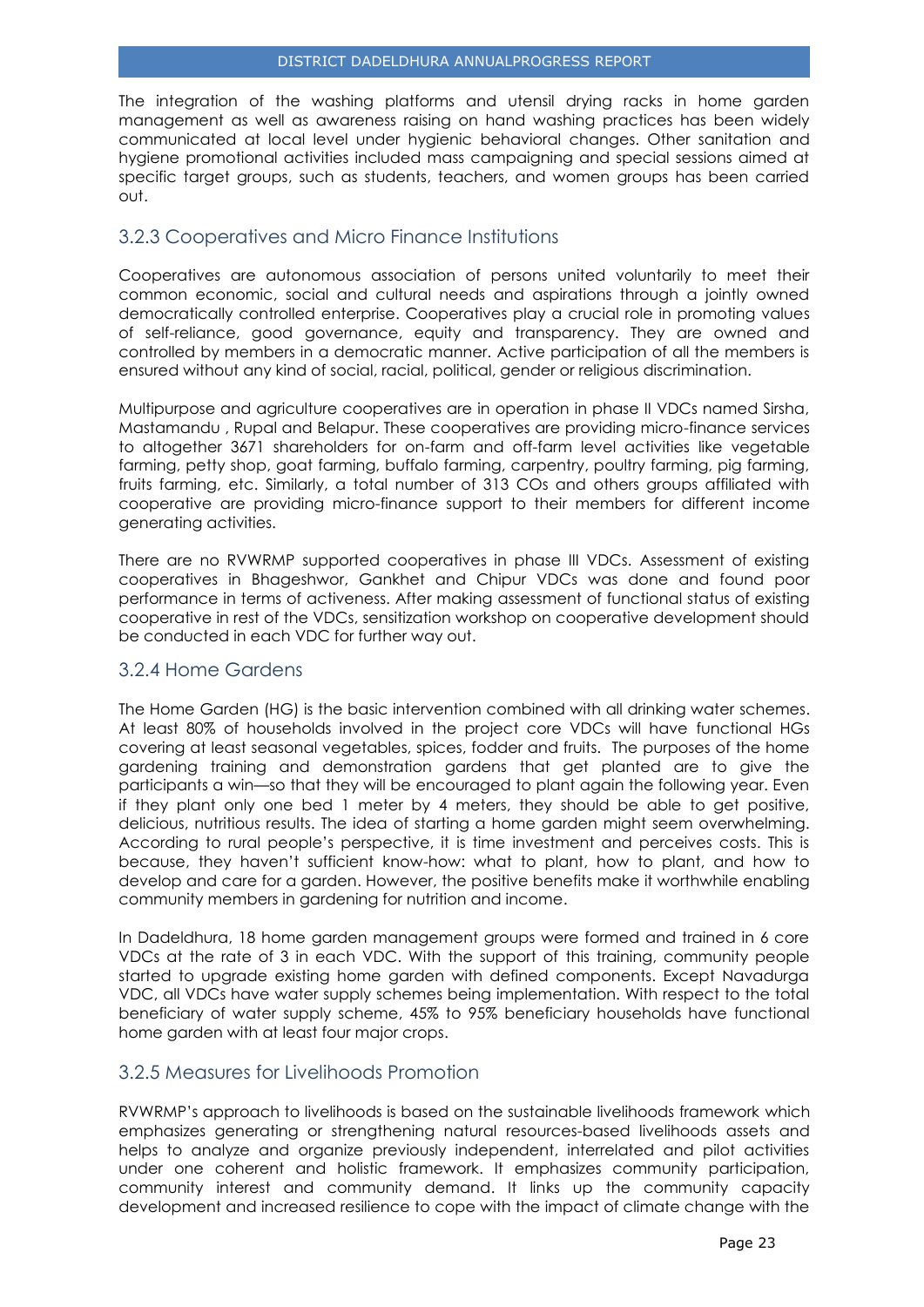promotion of improved livelihood options such as on farm and off farm income generating activities, improved access to financial services and conservation of water sources and forests.

According to the Project Document, livelihood interventions will be implemented in two different modes; one with the WASH scheme defined as basic intervention in the form of home garden and the other with income generating livelihoods with cooperative development, irrigation and micro hydro (MH) schemes.

A financially more secure and healthier community as a result of the livelihoods activities will also be better able to fund O&M of the water & energy schemes. The anticipated result under livelihoods is: Improved & sustainable nutrition, food security & sustainable income at community level through natural resources-based livelihoods development.

Being the base year of phase III, limited livelihoods activities were implemented in core VDCs of Dadeldhura district. Major activities supported during the year were home garden training and poly-house construction. Outcomes will be more visible in FY 2072/73. Sub sector analysis of the potential VDCs for advance level livelihood intervention is going on.

# <span id="page-24-0"></span>3.2.6 MUS

RVWRMP gives priority to such a scheme which has a possibility of multiple use of water. One scheme in Ganeshpur-9 was supported in the year. Implementation work is going on. As of the end of Asad 2073, around 25% construction work was completed.

# <span id="page-24-1"></span>3.2.7 Income Generation Sustainability

The promotion of [sustainable](http://www.fundsforngos.org/development-dictionary/sustainable-development/) livelihoods is strongly linked with income-generation activities for the [community.](http://www.fundsforngos.org/tag/community) Income generating livelihoods means an advanced level of intervention, implemented in the VDCs categorized as high and medium potential. It includes market oriented vegetables, vegetable seed production, improved use of forest products, end uses of micro hydro-based micro enterprises, vocational skills, marketing and processing, etc. Income generating activities are implemented based on the sub-sector analysis and coordinated with GoN line agencies. Only the interventions that have market potential and get support for marketing can be implemented.

Sub sector analysis for advance level livelihoods intervention is being done in potential VDCs. However, during reporting period, 4 poly-houses in Bhageshwor and Ganeshpur VDCs were supported as demonstration. Tomato farming is done inside the poly-houses. Similarly, multipurpose nursery training was provided to establish multipurpose nurseries in each VDC. Farmers have started to grow nurseries in each VDC.

In order to sustain income generating activities link with cooperatives is crucial. So, cooperative development for livelihood promotion through income generation should be emphasized to institutionalize income generating activities for livelihoods promotion.

# <span id="page-24-2"></span>**4. Sustainability**

The overall objective of the project is to; institutionalize capacity at the local and regional levels to sustain and improve the quality of life and environmental condition as well as increase opportunities in rural livelihoods in the project area and Project Purpose is improved well-being and reduced poverty in Project VDCs. To achieve the above objective the project envisioned the enhanced local capacity to plan, implement and manage the water related systems including drinking water, irrigation, and micro hydro with an appropriate water resources management plan at the local level.

RVWRMP has post construction support polity aimed to sustain the intervened activities. In this regard, the project had been facilitating various activities for sustainability in post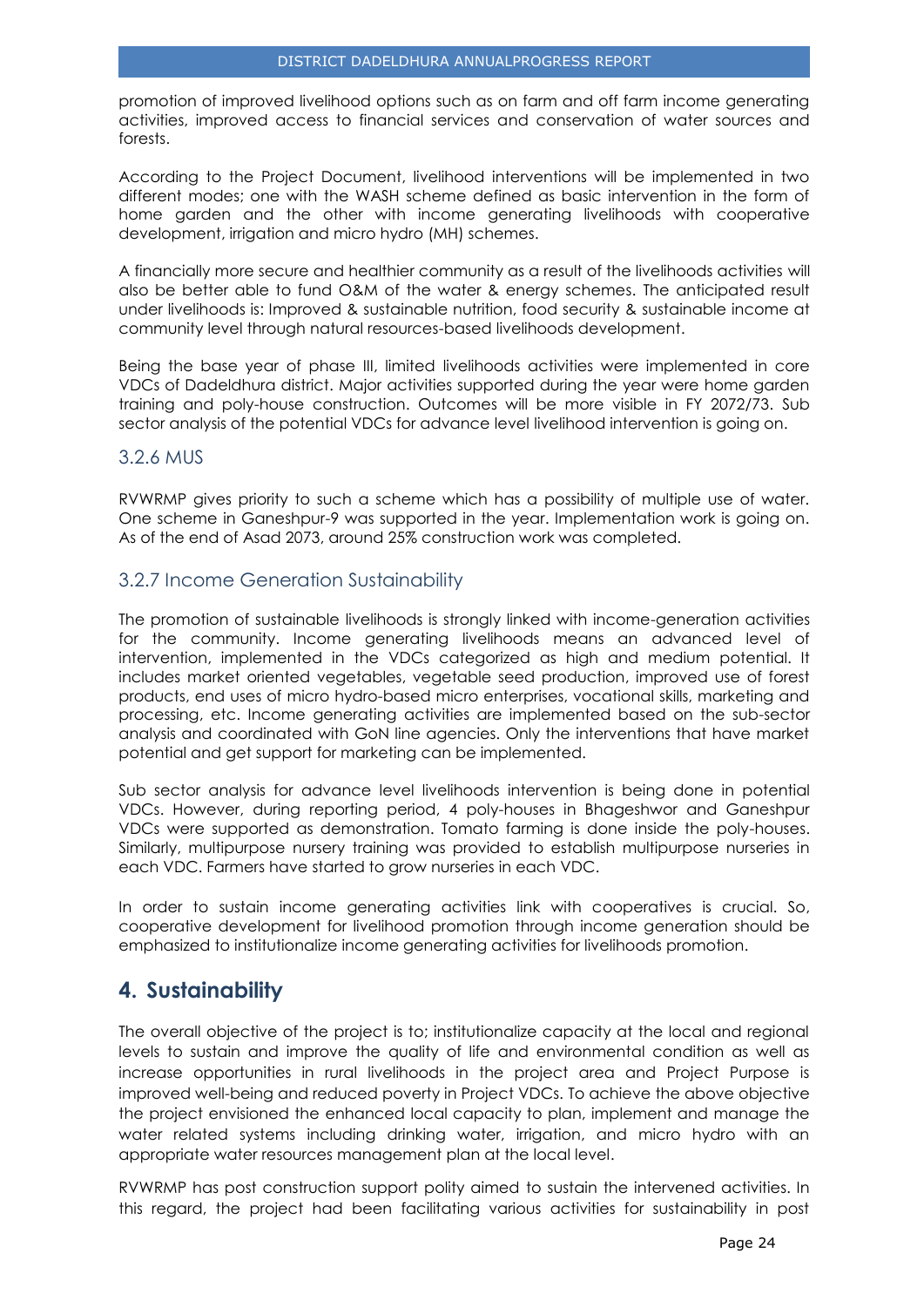construction phase of any particular activity. Following major components had been ensured in each scheme for sustainability.

- A. Regular collection of O&M fund and active VMW
- B. Functional water safety plan
- C. Functional Users Committee
- D. Scheme is regularly supported and monitored by V-WASH-CC
- E. Book keeping, minutes, store are properly managed and General assembly is conducted as per UC constitution and regulation
- F. Technical and financial support availed from concerned agencies i.e. VDC, line agencies

Although there is no schemes in post construction phase in core VDCs, however some activities in phased out VDCs were performed to ensure the sustainability indictors. In connection to operation and maintenance management regulation, women tap groups activation is emphasized in water supply schemes. They are oriented on operation and maintenance of concerned taps keeping on the water tariff collection regular. If water does not flow, the women tap groups make pressure in UCs. Then UC become compelled mobilize paid VMW and also to have UC meetings. If there the meeting is regular, then, there might be lots of other discussions on smooth operation of water supply and its continuity. Then operation and maintenance plan could be active and the scheme will be alive. These are the practiced activities as an example that Dadeldhura did. Other parameters of sustainability are also accomplished in the field.

So, it is experienced that institutional setup of UC is vital and should be governed by influencing policy of local government. If the sustainability activities are guided by the institutional system, it will result the effectiveness on sustainability measures. So, the effort should be focused to set up the institutional system rather than to seek the results with physical support using external means.

# <span id="page-25-0"></span>**5. Crosscutting Objectives**

Linking with the major supporting sectors under defined three results mentioned in project document, there are many crosscutting themes to be aligned at the same time while implementing particular sector. Capacity building activities, gender equality and social inclusion, HRBA and good governance, environment and climate sustainability etc. are the major cross cutting activities to be aligned with WASH, livelihood and institutional capacity buildings to make project goal achievable. Thematic description is described below in chapter 5.1, 5.2 and 5.3.

| S.N.           | Training                                                                                               | Alital    | Gangkhet  | Chipur    | <b>Bhageshwor</b> | Nabadurga | Ganeshpur | <b>Bagarkot</b> | Samaijee  | level<br>District I |
|----------------|--------------------------------------------------------------------------------------------------------|-----------|-----------|-----------|-------------------|-----------|-----------|-----------------|-----------|---------------------|
| 1              | $Step - By - Step$ (Water Supply<br>Sanitation Irrigation and Micro<br>Hydro Scheme UC level Training) | 218       | 101       | 87        | 125               | $\Omega$  | 40        | $\Omega$        | $\Omega$  | O                   |
| $\overline{2}$ | Livelihood Promotion related<br>Training                                                               | 135       | 91        | 84        | 95                | 76        | 136       | $\Omega$        | $\Omega$  | $\Omega$            |
| 3              | Cooperatives Development and<br>Micro Finance Related Training                                         | $\Omega$  | $\Omega$  | $\Omega$  | $\Omega$          | $\Omega$  | $\Omega$  | $\Omega$        | $\Omega$  | $\Omega$            |
| $\overline{4}$ | Technical Trainings (VMW, LLB,<br>RWJM, Lead Farmers, Agriculture<br>Technician etc.)                  | 4         | 5         | 3         | 4                 | $\Omega$  | 5         | $\Omega$        | 0         | ∩                   |
| 5              | SO/SP Capacity Building (Including<br>Thematic Orientations during                                     | <b>NA</b> | <b>NA</b> | <b>NA</b> | <b>NA</b>         | <b>NA</b> | <b>NA</b> | <b>NA</b>       | <b>NA</b> | 118                 |

#### **Table 25: Number of participants in CB activities**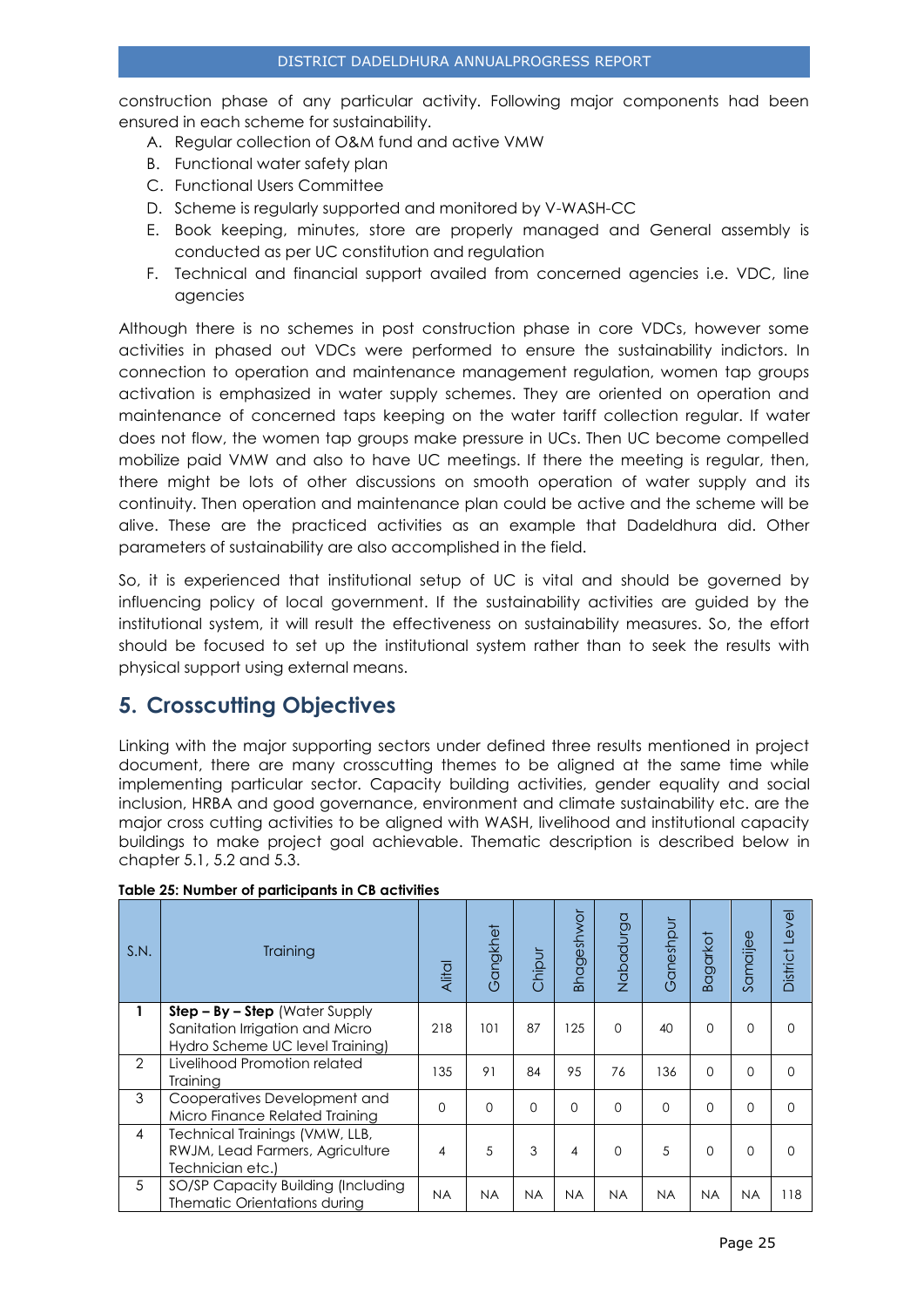#### DISTRICT DADELDHURA ANNUALPROGRESS REPORT

|   | <b>Bimonthly Meeting)</b>                                                                                               |          |       |     |     |          |       |          |     |     |
|---|-------------------------------------------------------------------------------------------------------------------------|----------|-------|-----|-----|----------|-------|----------|-----|-----|
| 6 | District Level Training/Workshop<br>with DMC/DWASHCC/Stakeholders<br>etc.                                               | $\Omega$ | 0     | 0   | Ω   | $\Omega$ | O     | 0        | 0   | 47  |
| 7 | Water Use Master Plan Related<br>Training at VDC level (new and<br>updating)                                            | $\Omega$ | 0     | O   | Ω   | $\Omega$ | O     | 704      | 814 | O   |
| 8 | Awareness Campaigns/Mass<br>meetings (Nutrition, HSE,<br>Environment, Sanitation Week,<br>public hearing/Auditing etc.) | 1.746    | 821   | 797 | 185 | 0.041    | 3.068 | $\Omega$ | 0   |     |
|   | Total                                                                                                                   | 2.103    | 1.018 | 971 | 409 | 1.117    | 3.249 | 704      | 814 | 165 |

#### **Table 26: Disaggregated participants in CB activities**

| Training                                                                                                                | <b>Dalit Male</b> | Dalit<br>emale | Janajati<br>Male | Janajati<br>female | Other<br>Male | Female<br>Other | Total male | female<br>Total | Total    |
|-------------------------------------------------------------------------------------------------------------------------|-------------------|----------------|------------------|--------------------|---------------|-----------------|------------|-----------------|----------|
| Step – By – Step (Water Supply<br>Sanitation Irrigation and Micro<br>Hydro Scheme UC level<br>Training)                 | 20                | 16             | 64               | 59                 | 203           | 209             | 287        | 284             | 571      |
| Livelihood Promotion related<br>Training                                                                                | 52                | $\overline{7}$ | 58               | 42                 | 376           | 82              | 486        | 131             | 617      |
| Cooperatives Development<br>and Micro Finance Related<br>Training                                                       | $\mathbf{O}$      | $\Omega$       | $\mathbf{O}$     | $\Omega$           | $\Omega$      | $\mathbf 0$     | $\Omega$   | $\mathbf 0$     | $\Omega$ |
| Technical Trainings (VMW, LLB,<br>RWJM, Lead Farmers,<br>Agriculture Technician etc.)                                   | $\mathbf 0$       | $\mathbf 0$    | 1                | 4                  | 7             | 9               | 8          | 13              | 21       |
| SO/SP Capacity Building<br>(Including Thematic<br>Orientations during Bimonthly<br>Meeting)                             | $\Omega$          | $\overline{2}$ | 1                |                    | 25            | 89              | 26         | 92              | 118      |
| District Level Training/Workshop<br>with<br>DMC/DWASHCC/Stakeholders<br>etc.                                            | $\mathbf{O}$      | $\overline{4}$ | $\mathbf 0$      | $\overline{2}$     | 3             | 38              | 3          | 44              | 47       |
| Water Use Master Plan Related<br>Training at VDC level (new and<br>updating)                                            | 213               | 142            | 15               | 10                 | 535           | 603             | 763        | 755             | 1518     |
| Awareness Campaigns/Mass<br>meetings (Nutrition, HSE,<br>Environment, Sanitation Week,<br>public hearing/Auditing etc.) | 853               | 441            | 374              | 207                | 3,638         | 2,145           | 4,865      | 2,793           | 7,658    |
| Total                                                                                                                   | 1,138             | 612            | 513              | 325                | 4,787         | 3,175           | 6,438      | 4,112           | 10,550   |

# <span id="page-26-0"></span>**5.1 Gender Equality and Social Inclusion**

RVWRMP's main project goal is to improve the quality of life through equitable use of water resources and increased livelihood opportunities. RVWRMP recognizes that gender equality is a central concern in water resources management. Therefore, RVWRMP promotes social change by empowering women and disadvantaged groups through an inclusive development process. RVWRMP has integrated and mainstreamed gender equality and social inclusion (GESI) approach in all its activities as a cross cutting objective. The project continues to closely monitor to progress against the set GESI indicators. RVWRMP is also involved in supporting the plight of people afflicted with HIV/AIDS to make them feel of their importance to society and the positive role they can do to develop themselves.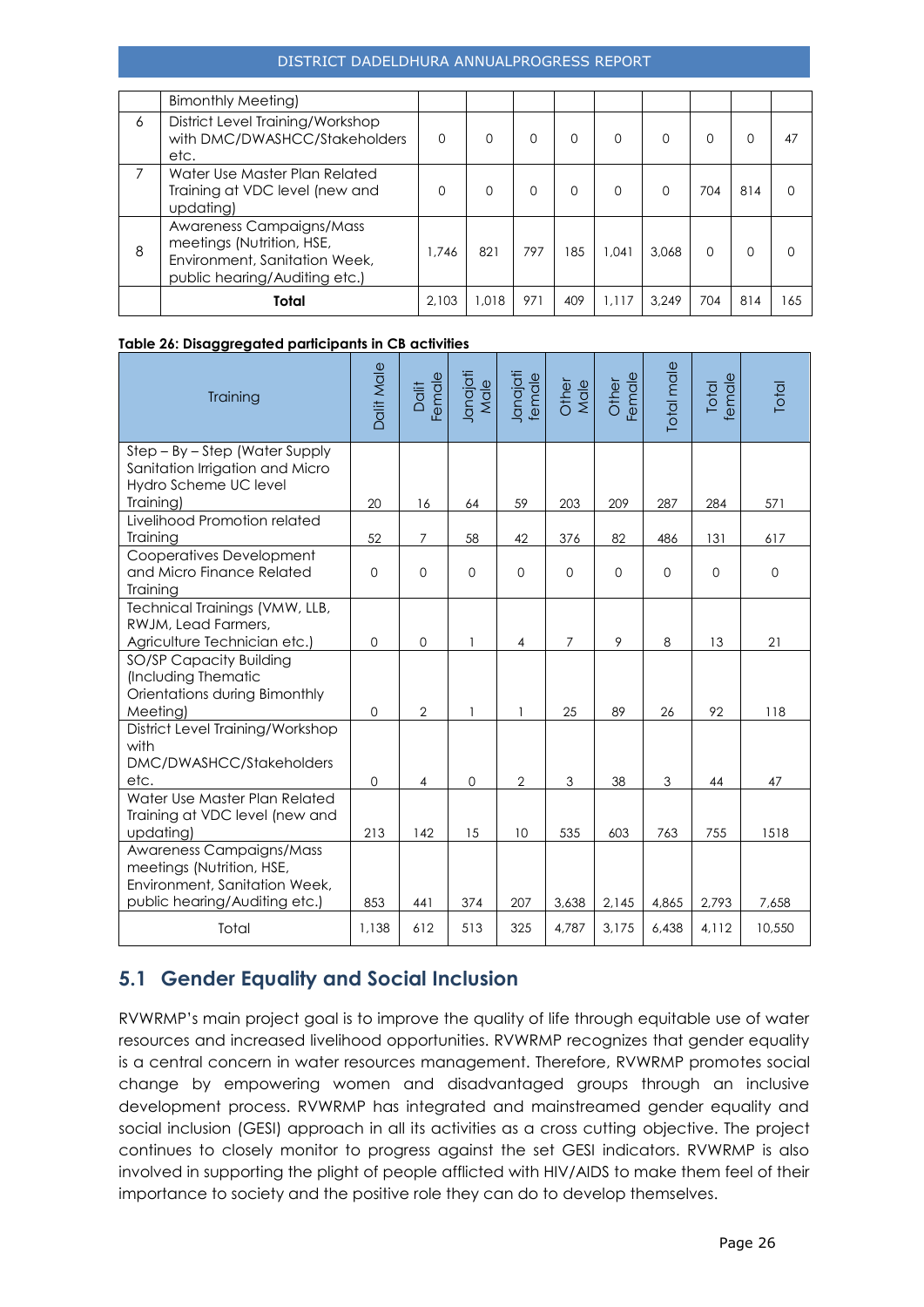Applying the GESI strategy of the project, RVWRMP Dadeldhura had been aligning GESI in each activity performed during the year. The component wise status of GESI of phase III is presented below in different figures.







Figure 6: GESI status in CB activities including HG training



Figure 7: GESI status in phase II Cooperatives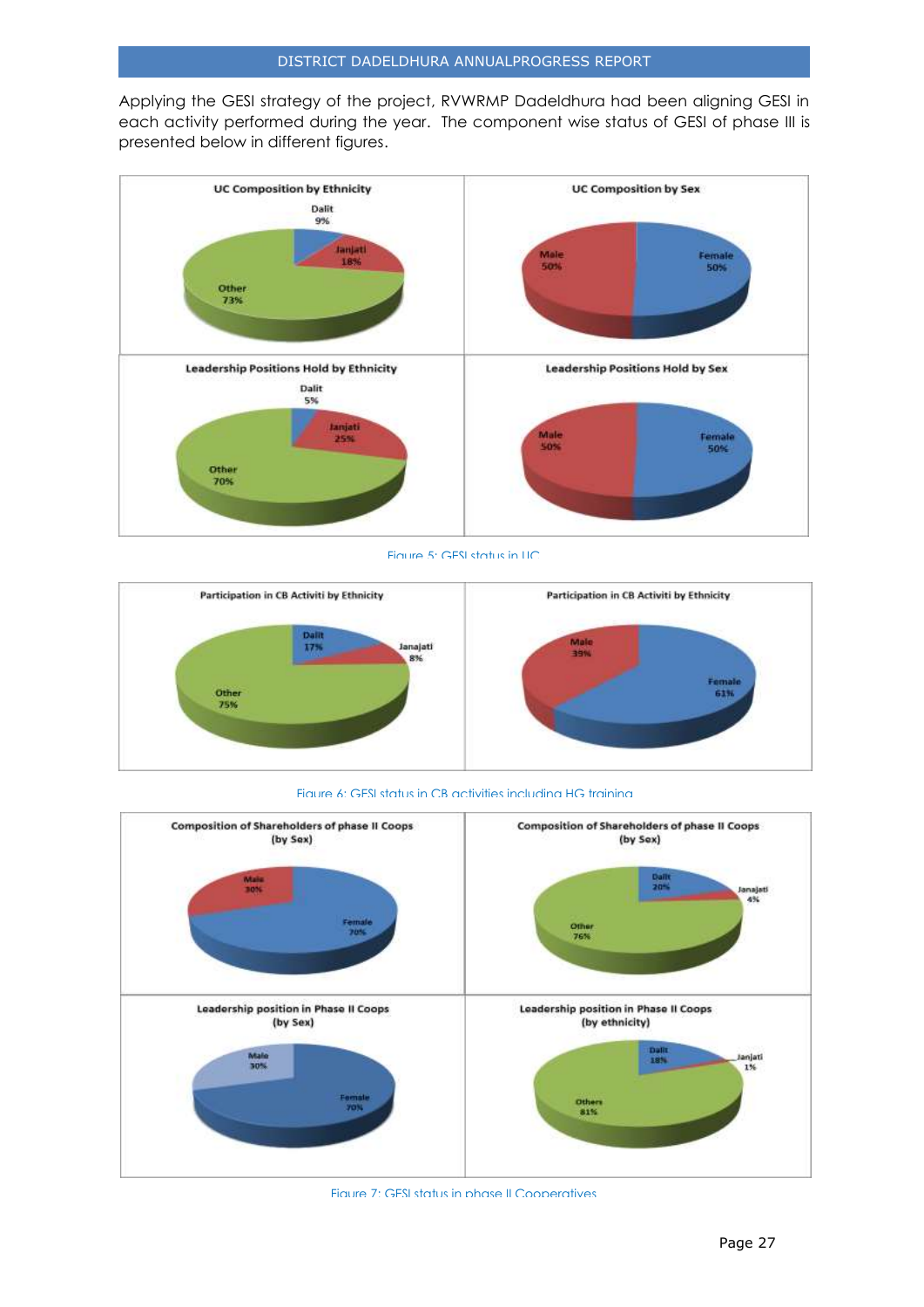# <span id="page-28-0"></span>**5.2 Human Rights, Democracy and Good Governance**

Based on the Humane Right Based Approach to Development, there are many fundamental rights of human beings that they have to gain. Among many of the rights, right to water and sanitation is major. Water and sanitation are essential for life, for health, for dignity, for empowerment and prosperity. So they are human rights, fundamental to every person.

Millions of people lack access to safe, sufficient and affordable water, sanitation and hygiene facilities that are accessible and within easy reach for all. This has a devastating effect on the health, dignity and prosperity of these people, especially for the most disadvantaged. This lack of access also has significant consequences for the realization of other human rights.

By recognizing water and sanitation as human rights, people are defined as rights-holders and States as duty-bearers of water and sanitation service provision. This means that the provision of water and sanitation is not a matter of charity – but a legal obligation. Rightsholders can claim their rights and duty-bearers must guarantee the rights to water and sanitation – like other human rights – equally, without discrimination and on the basis of participation and accountability.

As guided by million development goal and national sanitation and hygiene master plan, Nepal had a target to have access of all Nepalese people to water and sanitation by 2017. With this milestone many actors have been contributing to achieve the goal.

In Dadeldhura, the project had lots of orientations during planning phase (WUMP preparation phase) and also got refresher during implementation phase that they have right to water and sanitation. Tying up with this fundamental right, water use master plans were prepared and implemented on priority order.

The project has provision to maintain good governance to fulfill the right of the rural people. Four measures of good governance are inherent in RVWRMP activities, i.e. Participation, Transparency, Accountability, and Anti-Corruption. These four components are the minimum conditions of RVWRMP intervention.

GESI friendly participation in RVWRMP activities since planning phase had been ensured. Similarly, transparency is another no negotiable principle of RVWRMP.

A number of ways had been devised for maintaining the transparency status of the project i.e. public hearing, procurement processes and storage management, quality control of external construction materials and public auditing.

To maintain the good governance, the role of political parties, government and nongovernment agencies, civil society, public sectors and even private sector is important. RVWRMP had been conducting related trainings in community level and VDC level. During the district level meeting RVWRMP had discussed to have joint hands for good governance.

# <span id="page-28-1"></span>**5.3 Environmental and Climate Change Sustainability**

Environment is a multi-disciplinary topics directly related to the nature, human being and their activities. Concerns have been growing widely about changing environment and its impact upon the lives of the earth. In fact, areas of most researchers and efforts of most scientists are being concentrated towards environment in one way or the other. Accordingly, priority of the Government of Nepal has also been focused towards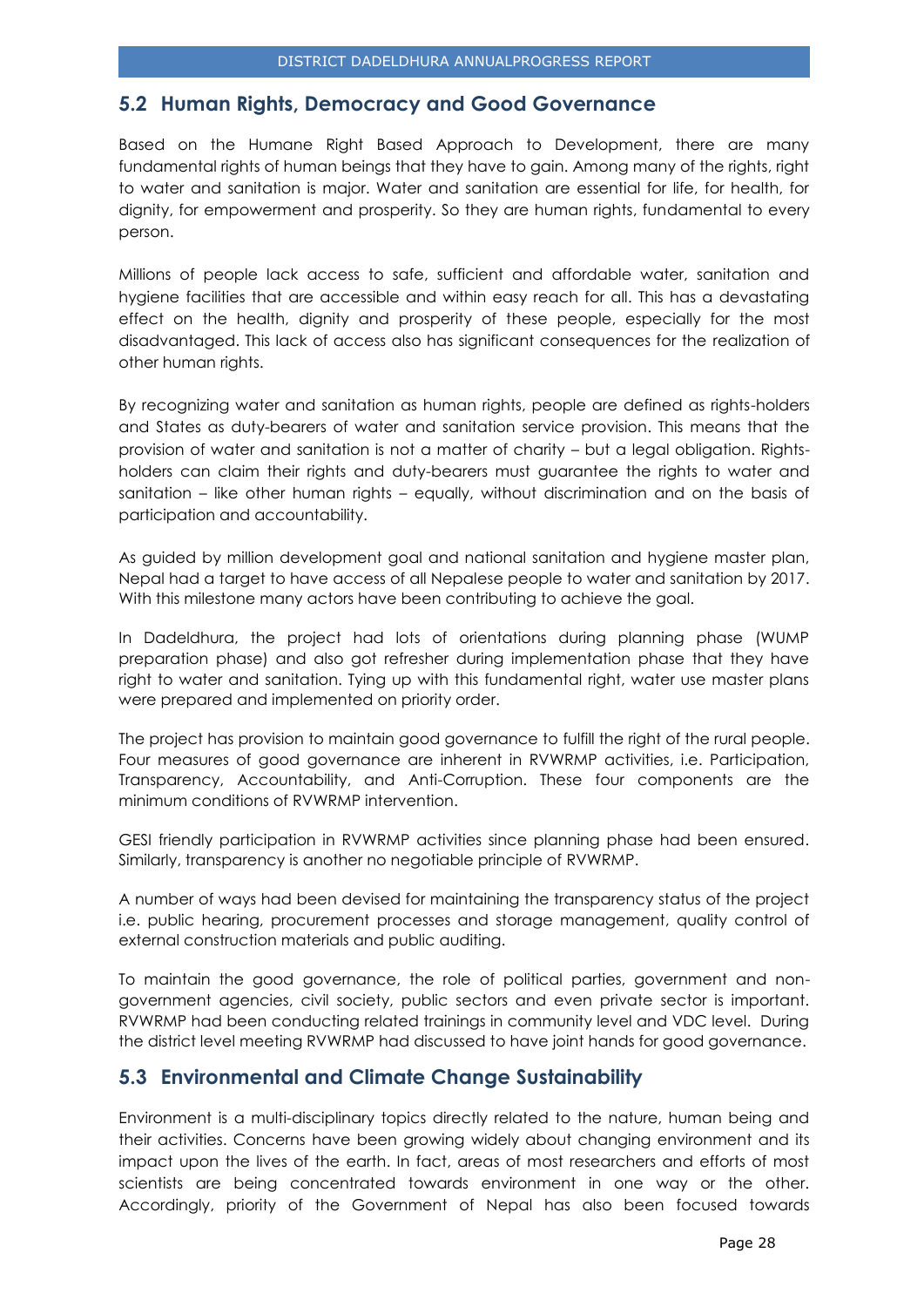environment, be that in the name of "the Climate Change" or "Conservation" or " the quality of life of the people".

Climate vulnerabilities, climate change and disaster risk mitigation are highly relevant strategic themes for Far West and also for Dadeldhura. RVWRMP's approach to climate change addresses both mitigation and adaptation: RVWRMP prioritizes strengthening the resilience and adaptive capacity of communities and local economies to climate risks; this is also directly linked into disaster risk management and watershed protection with environmental dimensions (including soil conservation/stabilization and rainwater harvesting applications) in present time.

As the project works in a number of sectors, it is in a position to address the challenge from various perspectives through its capacity building, livelihoods development and water resources management (and related infrastructure) work. Water services when linked with productive use will have high resilience, thus management is able to overcome the low resilience of the technology, thus multi use system for productive use of water is the priority of the project. Disaster risk reduction and considerations related to climate change adaptation and mitigation add a long term futures dimension into the present time work. The Project is updating and incorporating disaster risk reduction and preparedness in all its activities. Preventive activities have been introduced in all its scheme designs. Integration of DRR to project cycle has been initiated and implemented gradually focusing more on WASH sector.

RVWRMP Dadeldhura had been incorporating the theme "climate change" in livelihood related training to adopt it in on farm livelihood activities. Multipurpose nursery promotion had been done in all core VDCs to promote environment protection promoting plantation widely. Orientations to UCs on possible disasters caused by climate change were also conducted during UC level trainings so that structures could be construct applying safety measures. In this line source protection measures like animal trough construction, plantation at source area etc. were incorporated in design and cost estimation. Locations of the structures were fixed analyzing the disaster vulnerability.

Aiming to have sustainable environment, adaptation to climate change and disaster risk reduction know how, project staffs and SPs were oriented on the theme. The community people were also capacitated on application of these burning issues in development activities and farming.

# <span id="page-29-0"></span>**6. Assumptions and Risks**

The issues are complex and the traditional tools for implementation and management of interventions do not work well to reach pre-determined ends because of the multiplicity of actors, lack of flexibility, and the traditional use of linear—rather than process-based approaches in many development projects. During the year following risks were experienced and can be assumed for next fiscal year too.

| <b>Issues and Risk</b>                 | Likelihood<br>0f<br>Occurrence | Impact on Phase<br>III achievements |
|----------------------------------------|--------------------------------|-------------------------------------|
| Natural calamities, climate change     | Medium                         | Medium                              |
| Political instabilities and anarchy    | Medium                         | Low                                 |
| New administrative structure delayed   | Low                            | Low                                 |
| Limited political will to decentralize | LOW                            | LOW                                 |

#### **Table 27: Risk analysis**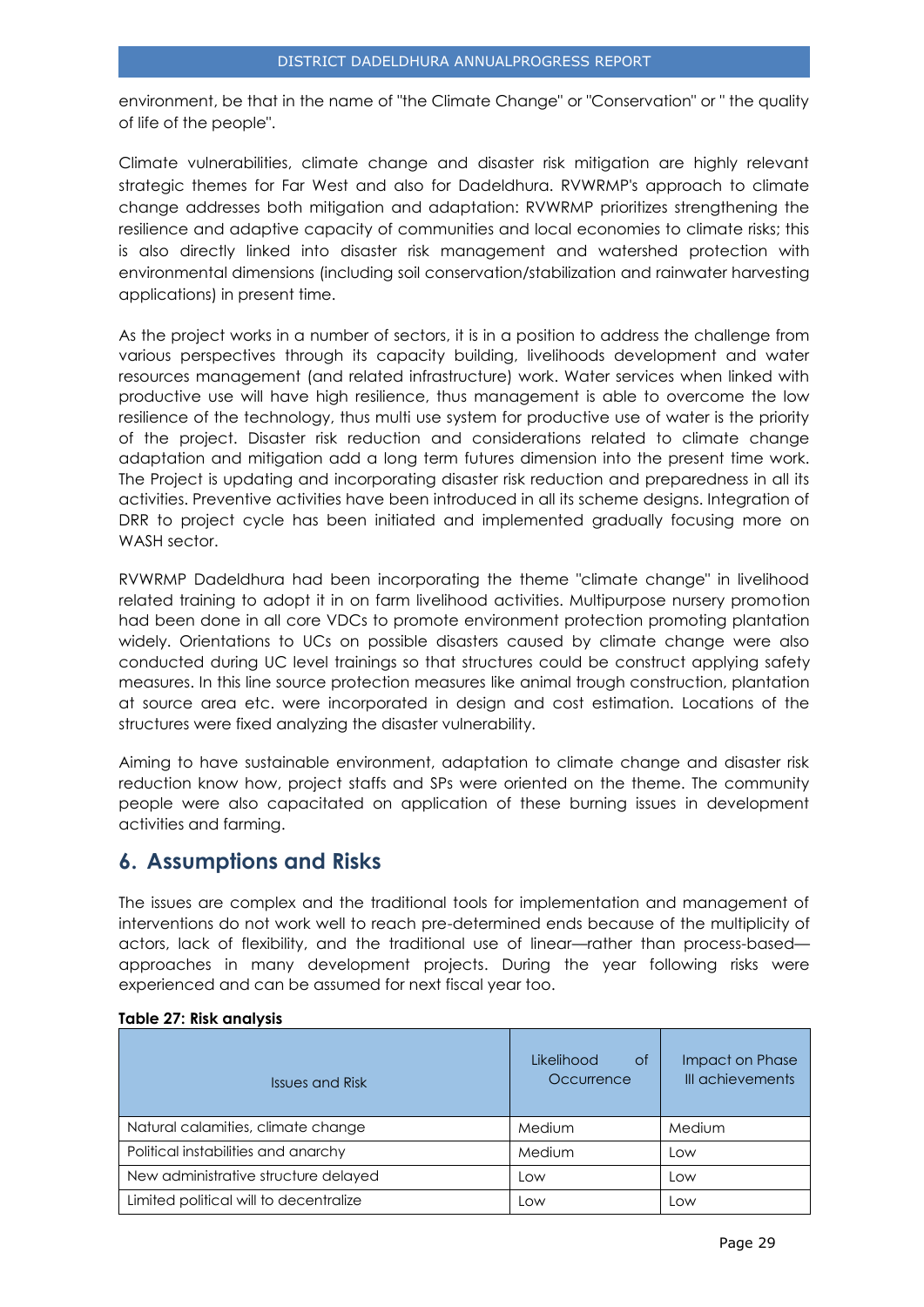#### DISTRICT DADELDHURA ANNUALPROGRESS REPORT

| Limited support from local level            | Low    | Low    |
|---------------------------------------------|--------|--------|
| Limited capacity of SOs                     | Medium | Medium |
| Remoteness and access to market             | Low    | Medium |
| Delayed or missing contributions            | Low    | Medium |
| Political pressure on expansion             | Medium | Medium |
| HIV/AIDS                                    | Low    | High   |
| Inadequate O&M and revenue collection       | Medium | Medium |
| Possible devaluation of EUR against USD/NPR | low    | low    |

# <span id="page-30-0"></span>**7. Resource Allocation**

Based on the provided celling, annual work plan was prepared for capital investment and recurrent/programme cost. On top of that some activities were planned from TA budget.

|  |  |  | Table 28: Resource expenditure |
|--|--|--|--------------------------------|
|--|--|--|--------------------------------|

| S.N.                     | Training                                                                                                             | <b>DWRDF</b> | <b>TA</b>  | Total        |
|--------------------------|----------------------------------------------------------------------------------------------------------------------|--------------|------------|--------------|
|                          | Step - By - Step (Water Supply Sanitation Irrigation<br>and Micro Hydro Scheme UC level Training)                    | 427.215      | O          | 427.215      |
| $\mathcal{P}$            | Livelihood Promotion related Training                                                                                | 1,182,391    | $\Omega$   | 1,182,391    |
| 3                        | Cooperatives Development and Micro Finance<br><b>Related Training</b>                                                | 0            | ∩          |              |
| $\overline{\mathcal{A}}$ | Technical Trainings (VMW, LLB, RWJM, Lead<br>Farmers, Agriculture Technician etc.)                                   | 175,267      | O          | 175,267      |
| $\overline{5}$           | SO/SP Capacity Building (Including Thematic<br>Orientations during Bimonthly Meeting)                                | $\Omega$     | 54,078.40  | 54,078.4     |
| 6                        | District Level Training/Workshop with<br>DMC/DWASHCC/Stakeholders etc.                                               | $\Omega$     | 59,982.92  | 59,982.92    |
| 7                        | Water Use Master Plan Related Training at VDC<br>level (new and updating)                                            | 0            | ∩          |              |
| 8                        | Awareness Campaigns/Mass meetings (Nutrition,<br>HSE, Environment, Sanitation Week, public<br>hearing/Auditing etc.) | 418,129      | ∩          | 418,129      |
|                          | Total                                                                                                                | 2,203,002    | 114,061.32 | 2.317.063.32 |

In AWP, capacity building activities as mentioned in table 28 were budged by NRS 2,412,500 under DWRDF. The actual expenditure is amounted NRS 2,203,002. Similarly, some activities were conducted with TA budget of NRS 114,064.32 as shown in the above table.

# <span id="page-30-1"></span>**7.1 District Water Resources Development Fund (DWRDF)**

Total budget for different activities under DWRDF were NRS 30,720,066. VDC contribution was planned of NRS 2,310,612, users contribution was amounted NRS 5622990 and others was NRS 88,000. Total budget planned in revised AWP were NRS 38,741,668. Total DWRDF released amount was NRS 30,572,907.61 and expended amount is NRS 24,009,730.12. An expenditure detail was published in Hiltimes National Daily Newspaper, Dadeldhura.

# <span id="page-30-2"></span>**7.2 TA Fund**

Although, district did not have prepared separate plan under TA budget, two types of events named SP bi-monthly meetings with thematic orientation and district level workshops with DMC/DDC were conducted funding from TA budget.